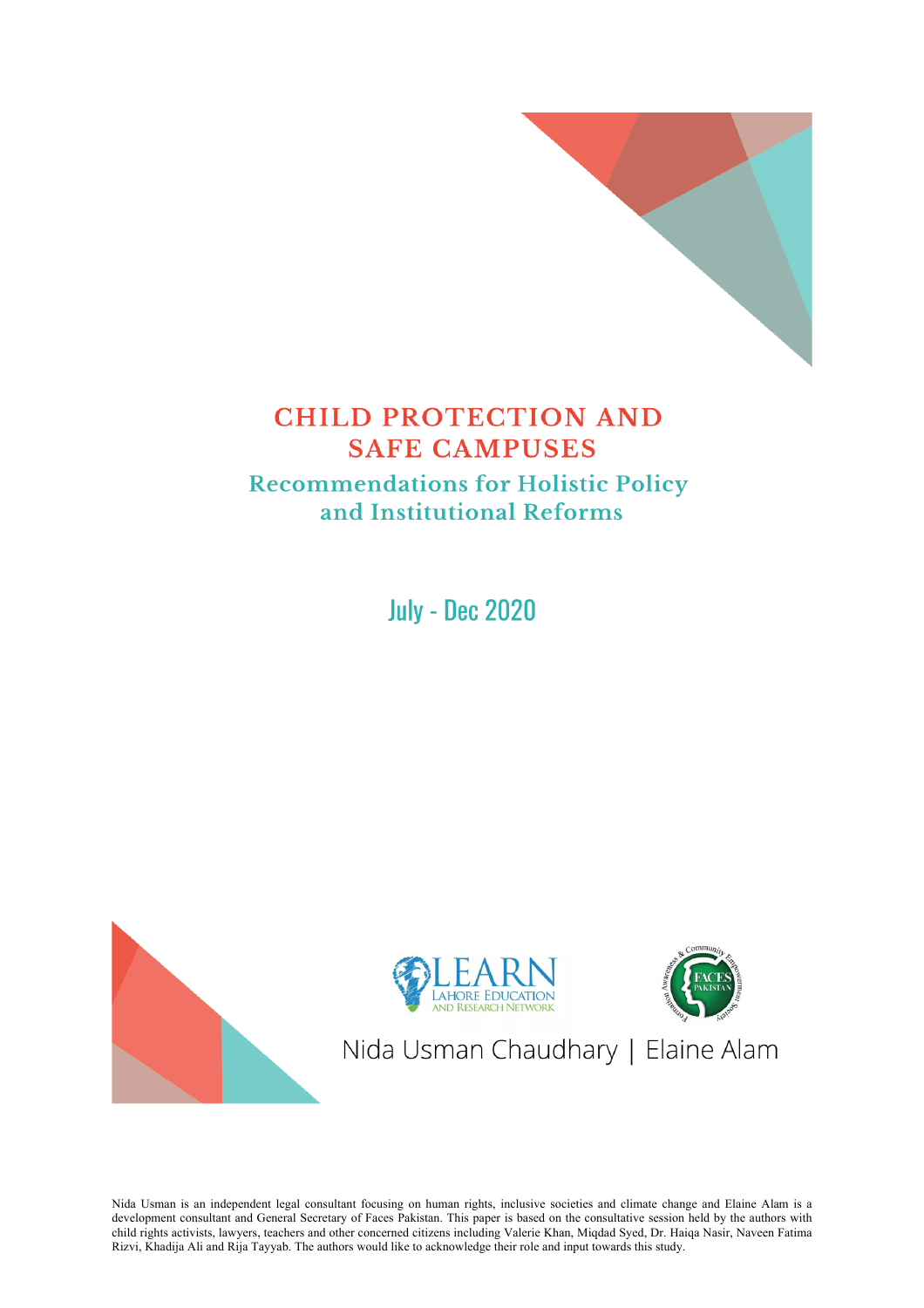# **Table of Contents**

| 1. | <b>Executive Summary</b>                                                                             | 3  |
|----|------------------------------------------------------------------------------------------------------|----|
| 2. | Introduction                                                                                         | 5  |
| 3. | Violence and Abuse in Educational Settings                                                           | 6  |
| 4. | Why Do Children Need Protection in Educational Settings?                                             | 7  |
| 5. | Understanding Violence and Abuse against Children in Schools                                         | 8  |
| 6. | What to Children in Educational Settings Need Protection From?                                       | 9  |
| 7. | Existing Substantive Laws and Gap Analysis in Context of Child<br>Protection in Educational Settings | 12 |
| 8. | Existing Procedural Child Protection Laws & Gap Analysis                                             | 16 |
| 9. | <b>Importance of Gender Segregated Budget</b>                                                        | 17 |
|    | 10. Focus on Vulnerable Groups                                                                       | 21 |
|    | 11. Collective Observations                                                                          | 22 |
|    | 12. Policy Recommendations and Way Forward                                                           | 24 |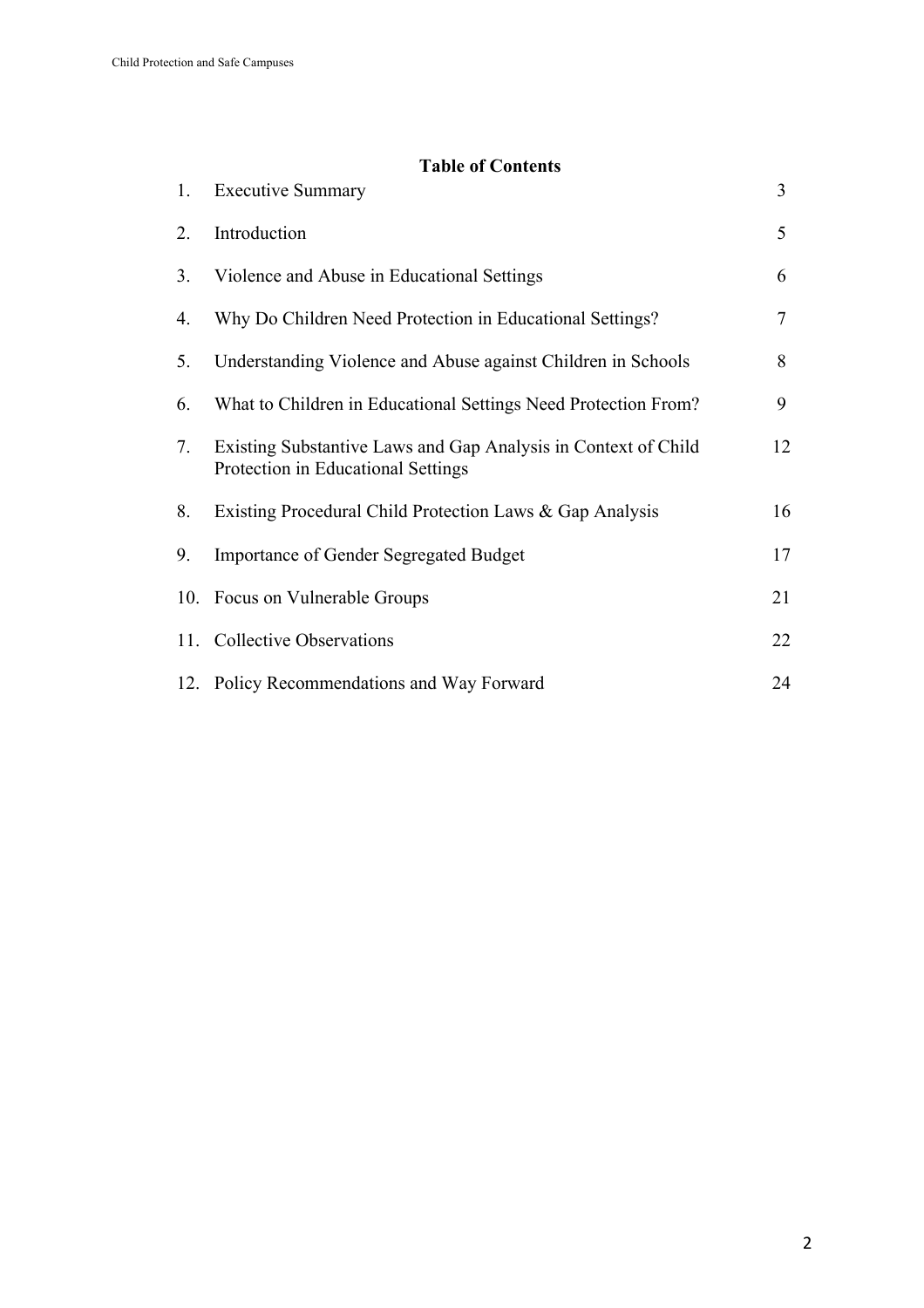#### **EXECUTIVE SUMMARY**

For millions of students, schools are not a safe learning space.<sup>1</sup> Increasing incidents of violence to and from school as well as within the premises and online are on the rise. In Pakistan, recent cases of harassment and sexual abuse against children, particularly in educational contexts has brought serious focus on the need for a holistic and participatory child protection system. It is in this context that we would discuss the existing legal framework and protection mechanisms, identify their gaps and suggest policy recommendations as the way forward.

The idea that places of learning can be violent or dangerous might not come across as perceptible however, A UNICEF analysis of data underscores how common violence is in schools around the world. **Globally, half of students aged 13–15, about 150 million, report experiencing peer-to-peer violence in and around school. Globally, slightly more than one in three students aged 13–15 experience bullying, and about the same proportion are involved in physical fights. About 720 million school-aged children live in countries where they are not fully protected by law from corporal punishment at school.**<sup>2</sup> Studies have reported that violence experienced in schools and early years can have a lasting impact on the growth, academic achievements and psychological well-being of the child leading to depression, anxiety, lack of self-worth, poor academic performance and other challenges.<sup>3</sup> With 60% of its population under the age of thirty, Pakistan is faced with the serious challenge of ensuring that these children and young adults not only have access to education, but that, that education is conducted in a safe learning environment as well to minimise the impacts of childhood violence.

Children are likely to face various types of abuse in and around educational settings which is not limited to harassment and sexual abuse alone. Many children experience bullying (both online and offline) and this can be hierarchical or linear depending upon its source. Authoritarian school structures with their outmoded systems and inaccessible senior administration can be intimidating and alienating in their own way, likewise, faculty and staff could be bullies and incidences of peer-to-peer bullying are also common. Certain risk factors like gender, race, ethnicity, religion, disability, disease or poverty may add to the susceptibility of violence that children face in educational settings.

Pakistan is a signatory to the **UN Convention on the Rights of Child 1989**. It is also a party to the **South Asian Initiative on Ending Violence against Children**. **A 25** of the **Constitution of Pakistan 1973** calls for equality of citizens and allows for special measures to be adopted for women and children, **A 25-A** makes primary education a right of all children while **A 35** and **37** of the Constitution call for protection of family and promotion of social justice. The Sustainable Development Goals, **Goal 16**, calls on to significantly reduce all forms of violence and, in particular, to *"end abuse, exploitation and all forms of violence against... children."* **Goal 5** is focused on violence against women and girls and **Target 4.A of Goal 4** calls for upgrading education facilities so they *"provide safe, non-violent, inclusive and effective learning environments for all."*

In spite of these commitments on paper, till date however, Pakistan has not been able to establish a consolidated, holistic, and a coordinated child protection case management and referral system, in line with international standards across all its provinces. The devolution pursuant to the **18th Amendment of the Constitution** has only amplified the provinces' individual responsibility to legislate on subjects within their domain. It is here that our biggest concern lies for the province of Punjab fares the worst in terms of its child protection mechanism when compared with other provinces and ICT.

KPK passed its Child protection and Welfare Act in 2010, Sindh passed the Child Protection Authority Act in 2011, Baluchistan passed the Child Protection Law in 2016 while ICT passed its Child Protection Law in 2018. In comparison to these more recent legislations, Punjab is still operating under the **'Punjab Destitute and Neglected Children Act'** that was passed in 2004. A cursory look at the titles of these legislations itself suggests that the Punjab Law is more restrictive and limited to the protection of children who fall under the definition of 'destitute' or 'neglected'. Since school going children are outside the scope, the Punjab Child Protection and Welfare Bureau and the Child Protection Units established under the law do not take cognisance of the matters impacting the life, health and well-being of any child at risk unlike the other provincial child protection boards/commissions etc. established under their respective legislations do. This is because, a 'child at risk' is more broadly defined in those legislations which allows for protection to be extended to many more children. This limitation can be classified as a serious gap in the child protection legislation in Punjab when compared with its

 

<sup>&</sup>lt;sup>1</sup> An Everyday Lesson, End Violence in School, UNICEF, 1. Available at: https://www.unicef.org/publications/files/An\_Everyday\_Lesson-ENDviolence\_in\_Schools.pdf

 $2$  Ibid, 3

 $3$  Ibid, 1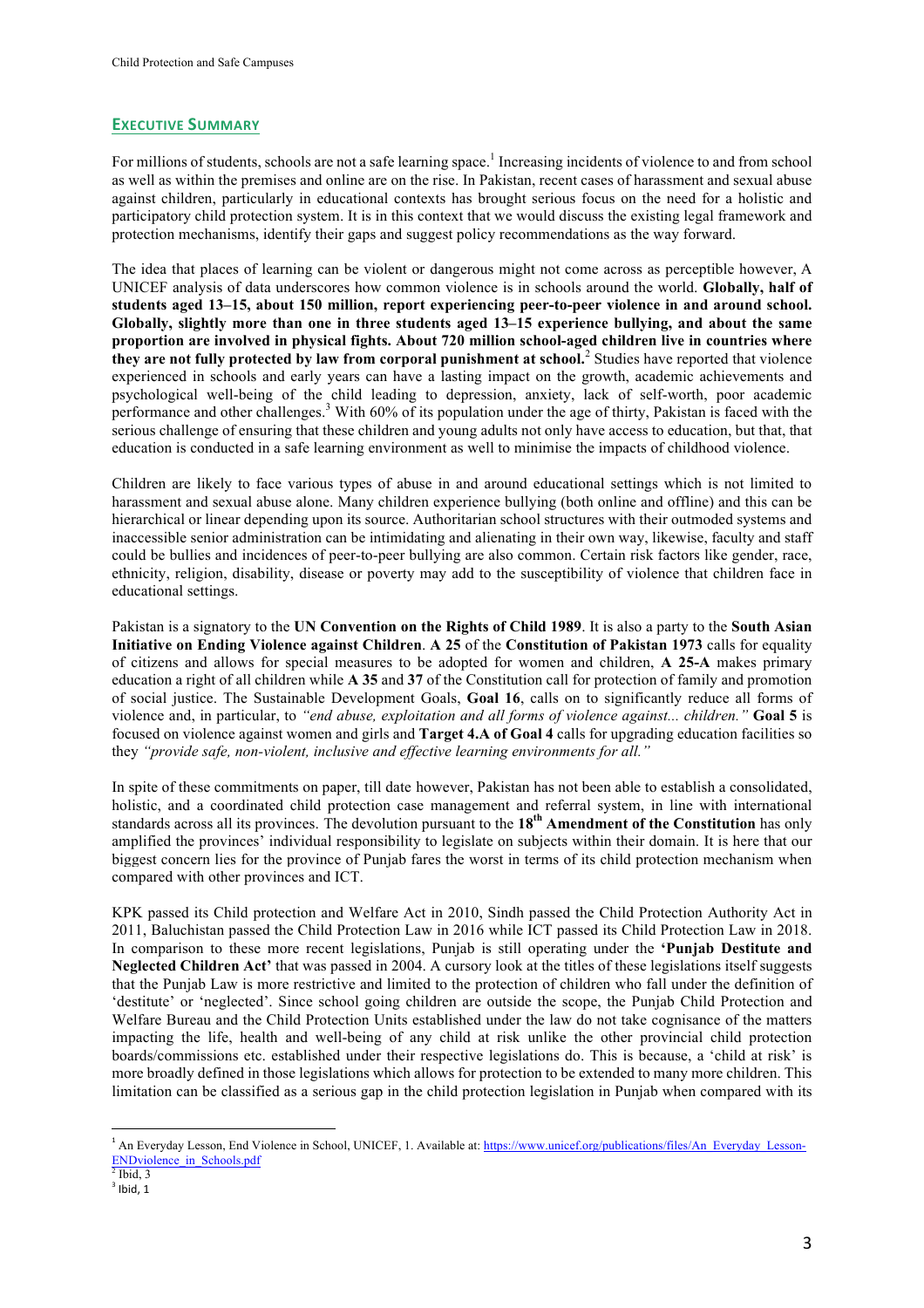counterparts and that is unfortunate because there already exists a governance structure, a bureau and concerned officials under the Act, but due to the restricted definition in the statute, the provisions of the existing mechanism cannot be extended to protect more children. Accordingly, **it is highly and seriously recommended that, the Punjab destitute and neglected children Act 2004 be amended and updated in line with the competing provincial laws, and the constitutional and international commitments of Pakistan calling for an end to violence against children.**

This could also be taken as an opportunity to address some of the additional risks and challenges that educational settings pose to children. In particular, the **focus should be on developing with stakeholder consultation and participation, a set of 'safe learning guidelines' for schools, colleges, tuition centres and other learning spaces** which can then be implemented through the education department to ensure that minimum standards of safe operations and procedure to initiate confidential complaints are being followed in all learning environments for the safety and redressal of issues faced by students with a gender and child sensitive approach.

In order to make these endeavours a success, it is imperative the budgetary allocations are segregated on the basis of gender and **gender segregated budgets are announced by provincial governments** to show how much the government is committing to spend on education of girl child and vulnerable persons thereby increasing the chance of their access to education and will further provide a basis to assess whether any funds are being allocated to ensure that those learning spaces are safe and secure for children.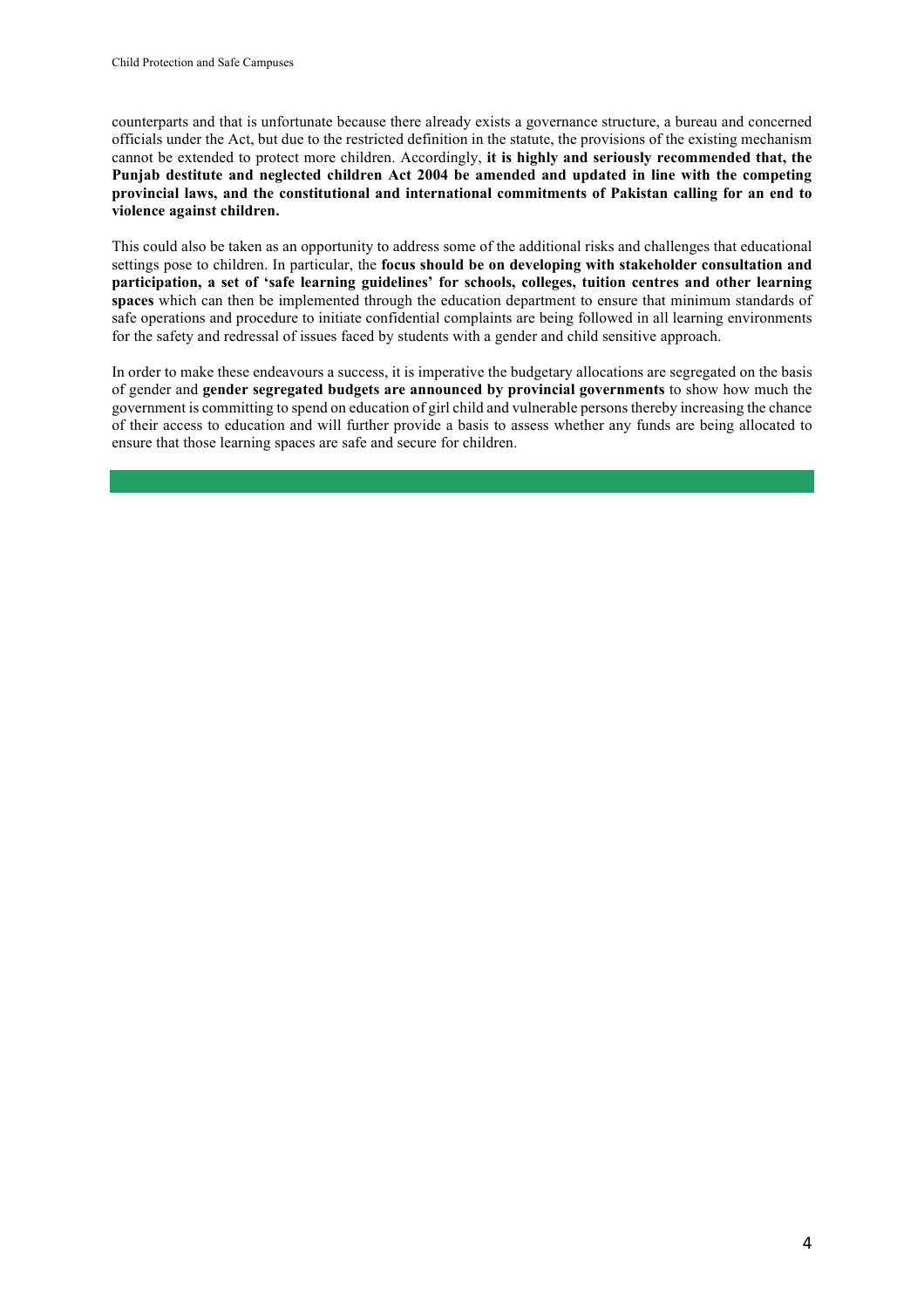### **INTRODUCTION**

According to World Health Organization (WHO), around **1 billion children** experience some form of physical, sexual, verbal, or psychological violence or neglect annually.<sup>4</sup>

Violence experienced in childhood can have lifelong impacts on growth, health and well-being of the child and by extension on the society at large because a culture of violence is likely to beget more violence. In addition to the health and well-being of the child, early childhood violence can also have serious impacts on cognitive, emotional and educational progress of the child leading to social problems and behaviours that might in turn expose the child to more risks such as substance abuse, isolation or sexual transgressions. Such children are also more likely to endure a range of illnesses later in life which may include but are not limited to depression, cardiovascular disease, diabetes, cancer and HIV.<sup>5</sup>

Preventing and addressing violence against children in early years with a child sensitive and participatory approach is therefore, of crucial importance for any country's progress and future. Countries that are invested in ensuing long-term success of their nations are prioritizing a safe and violence free environment for their children.

Preventing violence against children is also a very prominent feature of the international development agenda. **Sustainable Development Goal (SDG) target 5.1** calls for the

elimination of all forms of violence against girls, and **SDG target 16.2** calls for ending all forms of violence against children. Access to education is equally prominent within the SDGs, with **SDG target 4.a** to build and upgrade education facilities that provide safe, nonviolent learning environments for all.<sup>6</sup>

On paper, Pakistan has also been showing a very keen interest in supporting rights of children. It was amongst the initial signatories to **the UN Convention on the Rights of Child** (UNCRC) in 1990.<sup>7</sup> Pakistan is also a party to the **South Asian Initiative on Ending Violence against Children** (SAIEVAC)<sup>8</sup> and has also ratified the **Optional Protocol to the UNCRC on the Sale of Children, Child** 

"Till date, no consolidated, holistic and coordinated child protection case management and referral system exists in Pakistan."

**Prostitution and Child Pornography, 2002.**<sup>9</sup> In addition to this, the **Constitution of Pakistan** 1973 provides for rights of children and calls for special measures for them where required.<sup>10</sup> the **Pakistan Penal Code** 1860 criminalizes offences against the person including those against the children and provides for penalties. Several special laws enacted through other legislations seek to give additional rights and cover to specific matters related to children which may vary from province to province such as **Child Marriage Restraint Act** and the **Child Protection**  Laws in different provinces.<sup>11</sup> Till date however, Pakistan has not been able to establish a consolidated, holistic, and a coordinated child protection case management and referral system, in line with international standards across all its provinces.

 

<sup>10</sup> Articles 25, 35 and 37 of Constitution of Pakistan, 1973.

<sup>4</sup> School-based violence prevention: a practical handbook. Geneva: World Health Organization; 2019. Licence: CC BY-NC-SA 3.0 IGO. Available at: https://www.unicef.org/sites/default/files/2019-08/Handbook-school%20based%20violence%20prevention.pdf  $<sup>5</sup>$  Ibid</sup>

<sup>6</sup> Read More Here: https://sdgs.un.org/goals

<sup>&</sup>lt;sup>7</sup> Available at: https://www.ohchr.org/en/professionalinterest/pages/crc.aspx

<sup>&</sup>lt;sup>3</sup> https://saievac.org/

<sup>9</sup> https://www.ohchr.org/EN/ProfessionalInterest/Pages/OPSCCRC.aspx

<sup>&</sup>lt;sup>11</sup> KPK Child Protection and Welfare Act 2010, Sindh Child Protection Authority Act 2011, Baluchistan Child Protection Act 2016 and ICT Child Protection Act 2018.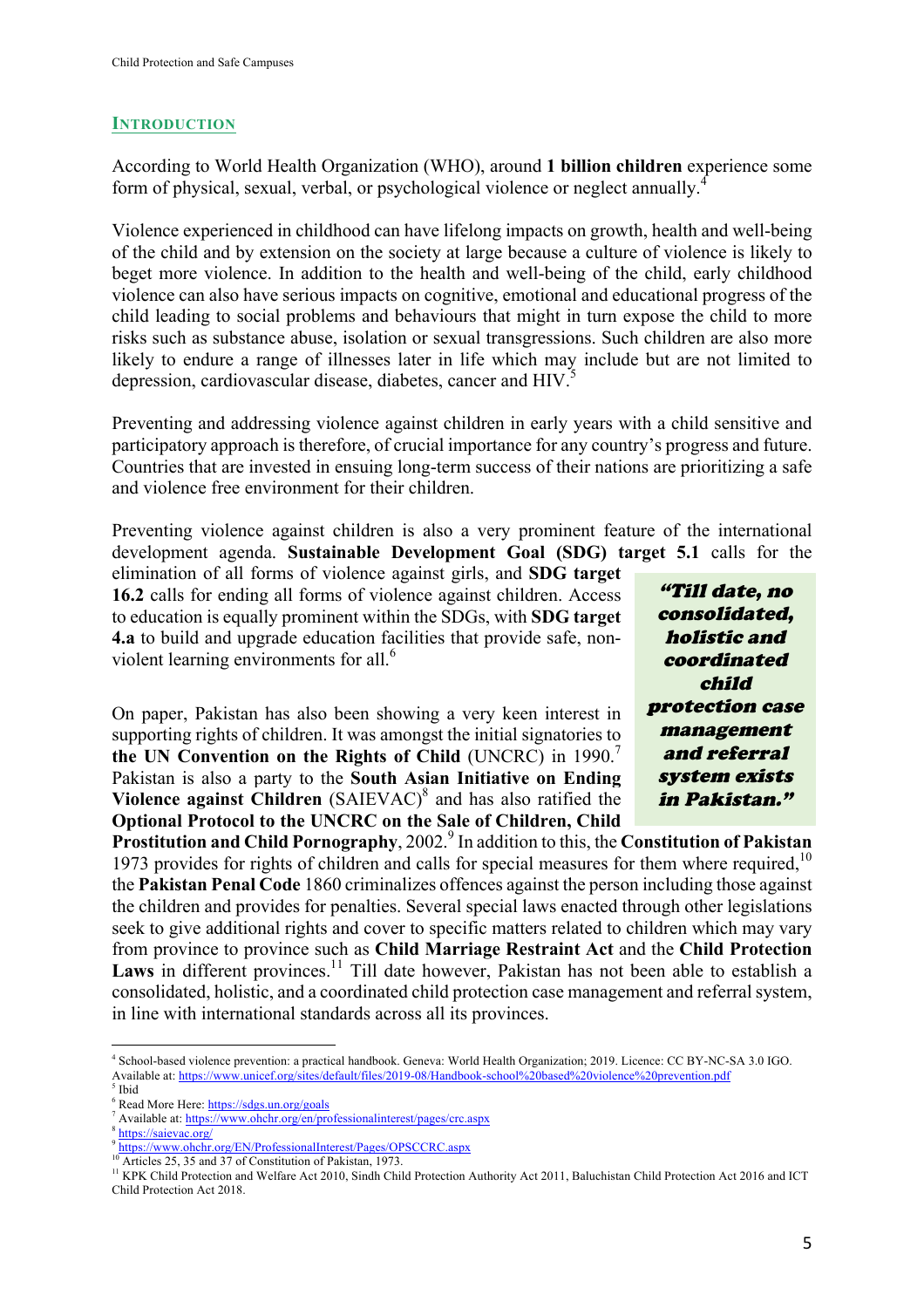Since, 2005, Pakistan has also expressed its commitment towards protection of children in the National Plan of Action against Child Sexual Abuse and Exploitation<sup>12</sup> and in its periodic reports to the committee on rights of children established under the CRC.<sup>13</sup> Even though, the **National Plan of Action** could not be implemented and the **18th Amendment** has prevented any nation-wide coherent system of child protection, Pakistan's position on protecting the rights of its children is very clear on paper. **The 18th Amendment is only indicative of the province's individual responsibility to respond to the need for child protection.**

While it is true that post the 18<sup>th</sup> **Amendment of the Constitution of Pakistan** 1973, health, education and child protection are all provincial subjects, a consultative approach among the centre and the provinces can likely go a long way in establishing basic guidelines and standards

"For the purposes of this paper however, we will focus on the context of violence and abuse in educational settings, whether formal or informal, public or private, so that a potent, targeted, appropriate to context and actionable outcome can be recommended, implemented, monitored and evaluated."

of protection that can be applied uniformly across the country for a coherent, participatory and a holistic system of child protection in Pakistan as a whole.

Pakistani children suffer greatly from violence in many different contexts and scenarios as several cases in recent past have thrown a harrowing light in the ever-increasing plight of young children - male, female, differently-abled, minorities and transgender children in Pakistan.<sup>14</sup> We have **therefore, decided to address this issue systematically and individually, calling for reforms within focused contexts, so that the way forward can be developed keeping the modalities of the different contexts, wherein children are likely to suffer violence, in mind. This is because each context merits its own response.** A context, may cover early childhood domestic abuse at home, or violence in conflict zones, and so on and so forth.

For the purposes of this paper however, we will focus on the

**context of violence and abuse in educational settings**, whether formal or informal, public or private, so that a potent, targeted, actionable and appropriate to context outcome can be recommended, implemented, monitored and evaluated.

#### **VIOLENCE AND ABUSE IN EDUCATIONAL SETTINGS**

Not only is acquiring knowledge a duty upon the believers in Islam, but it is also the right of every child to access education in a safe learning environment. This right has not only been enshrined in international human rights instruments but also recognized in the law and constitutions of most civilized nations. 15

 <sup>12</sup> https://www.slideshare.net/idspak/9-npa-for-children

<sup>&</sup>lt;sup>13</sup> https://www.refworld.org/publisher,CRC,STATEPARTIESREP,PAK,573d6f624,0.html

<sup>&</sup>lt;sup>14</sup> https://dailytimes.com.pk/536881/growing-sexual-child-abuse-in-pakistan/. See also; https://www.dawn.com/news/1473645

<sup>&</sup>lt;sup>15</sup> Schedule 1, First Protocol, Article 2 of the Human Rights Act 1998, UK; Article 25 A Constitution of Pakistan 1973, Right to Education Act 2009, India, Section 3 of Education Act 1989, New Zealand.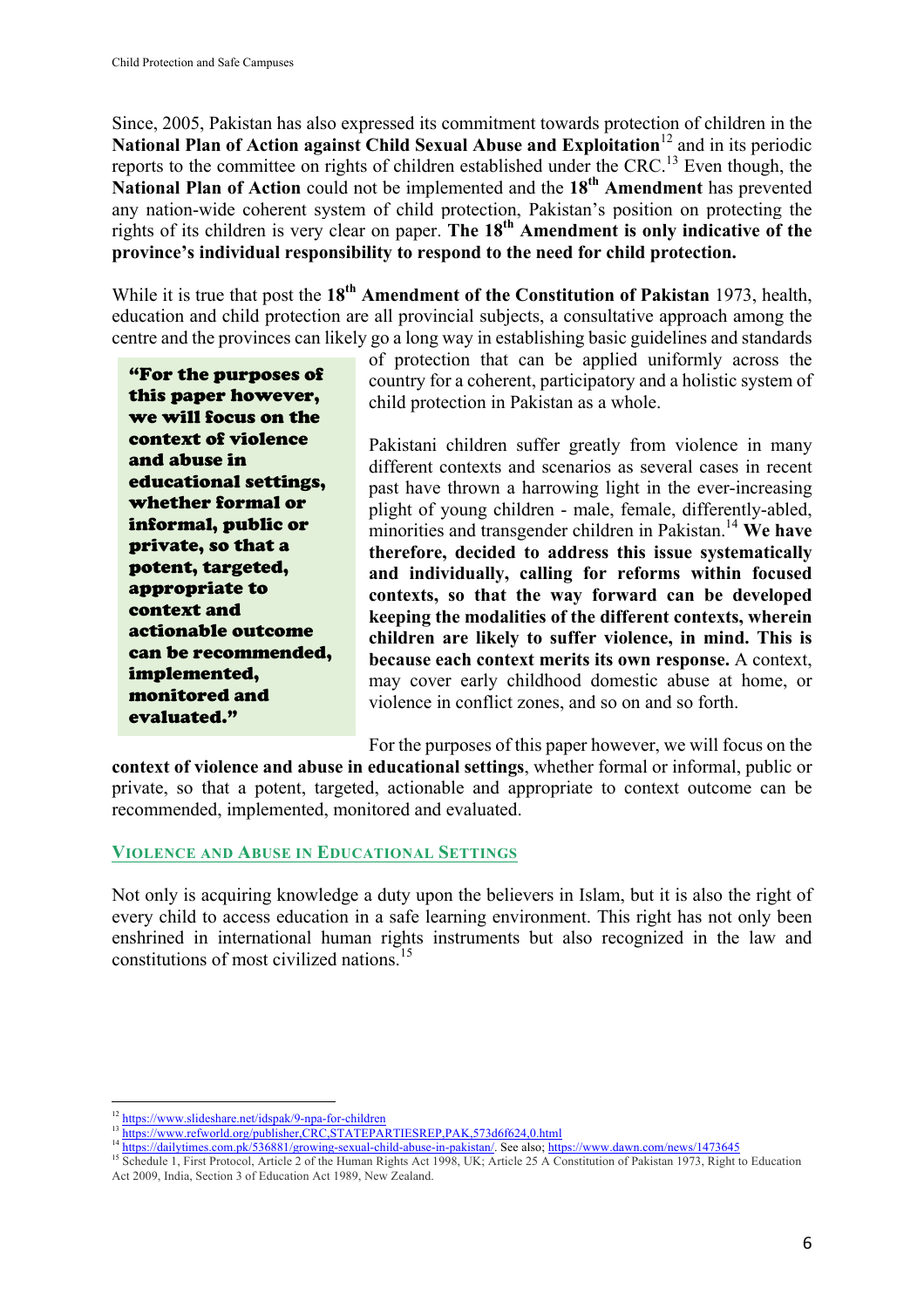Pakistan has also ratified the **UN Convention on the Rights of Child (CRC)** 1989 which recognizes the right to education of all children.<sup>16</sup> This right however extends beyond mere access to schools to ensure that the learning environment is also safe for all children. The CRC calls for education to respect the dignity of children and their right to participate in school life.<sup>17</sup> It also calls for strict limits on discipline and for the promotion of nonviolence in schools.<sup>18</sup> In addition, the **CRC** calls on states to protect children from all forms of abuse, neglect, negligent treatment, exploitation and sexual abuse while they are in the care of **any** person.<sup>19</sup> This is further strengthened by additional human rights instruments such as **Convention on the Elimination of all Forms of Discrimination against Women**<sup>20</sup> and the **Sustainable Development Goals.**<sup>21</sup> In Goal 16, governments were called on to significantly reduce all forms of violence and, in particular, to *"end abuse, exploitation and all forms of violence against... children."* **Goal 5** focused on violence against women and girls. And **target** 

**4.A of Goal 4** calls for upgrading education facilities so they *"provide safe, non-violent, inclusive and effective learning environments for all."*

The reason why it is becoming increasingly important to address the issue of violence in schools is because unfortunately, for millions of students around the world, the school environment is not a safe space to study and grow. It is a danger zone where they learn in fear.

"For millions of students, schools are not a safe learning space."

A UNICEF analysis of data underscores how common violence is in

schools around the world. **Globally, half of students aged 13–15, about 150 million, report experiencing peer-to-peer violence in and around school. Globally, slightly more than one in three students aged 13–15 experience bullying, and about the same proportion are involved in physical fights. About 720 million school-aged children live in countries where**  they are not fully protected by law from corporal punishment at school.<sup>22</sup> In addition to that, harrowing cases of child sexual abuse in learning environments have come to fore and even the recent cases of harassment and abuse in a leading private educational institute of Lahore has mandated that our attention be drawn to address the safety and protection of children in and around schools.

# **WHY DO CHILDREN NEED PROTECTION IN EDUCATIONAL SETTINGS?**

- **Authoritarian School Structures**
- **Inaccessible Senior Admin**
- **Peer to Peer Violence**
- **Power-Imbalance**
- **Age, Gender, Race, Disability or Other Vulnerability**
- **Violence During Commute**

Children are most vulnerable and susceptible to face violence to and from schools as well as in schools not just from peers but also from authoritarian school structures, violent disciplinary policies and unscrupulous teachers and staff that may pose serious risks to vulnerable students. Any relationship where the power-imbalance puts the victim at risk of violence and abuse merits protection and assistance. As a place of life-long learning, and building capacity to function as

resourceful adults, places of educational nourishment and training need to be exceptionally secure for a healthy growth and development of the children.

 <sup>16</sup> Article 28, Convention on the Rights of Child, 1989.

<sup>&</sup>lt;sup>17</sup> An Everyday Lesson, End Violence in School, UNICEF, 7. Available at: https://www.unicef.org/publications/files/An\_Everyday\_Lesson-ENDviolence\_in\_Schools.pdf

<sup>18</sup> Ibid  $19$  Ibid

 $20$  Ibid

 $21$  Ibid

 $22$  Ibid, 3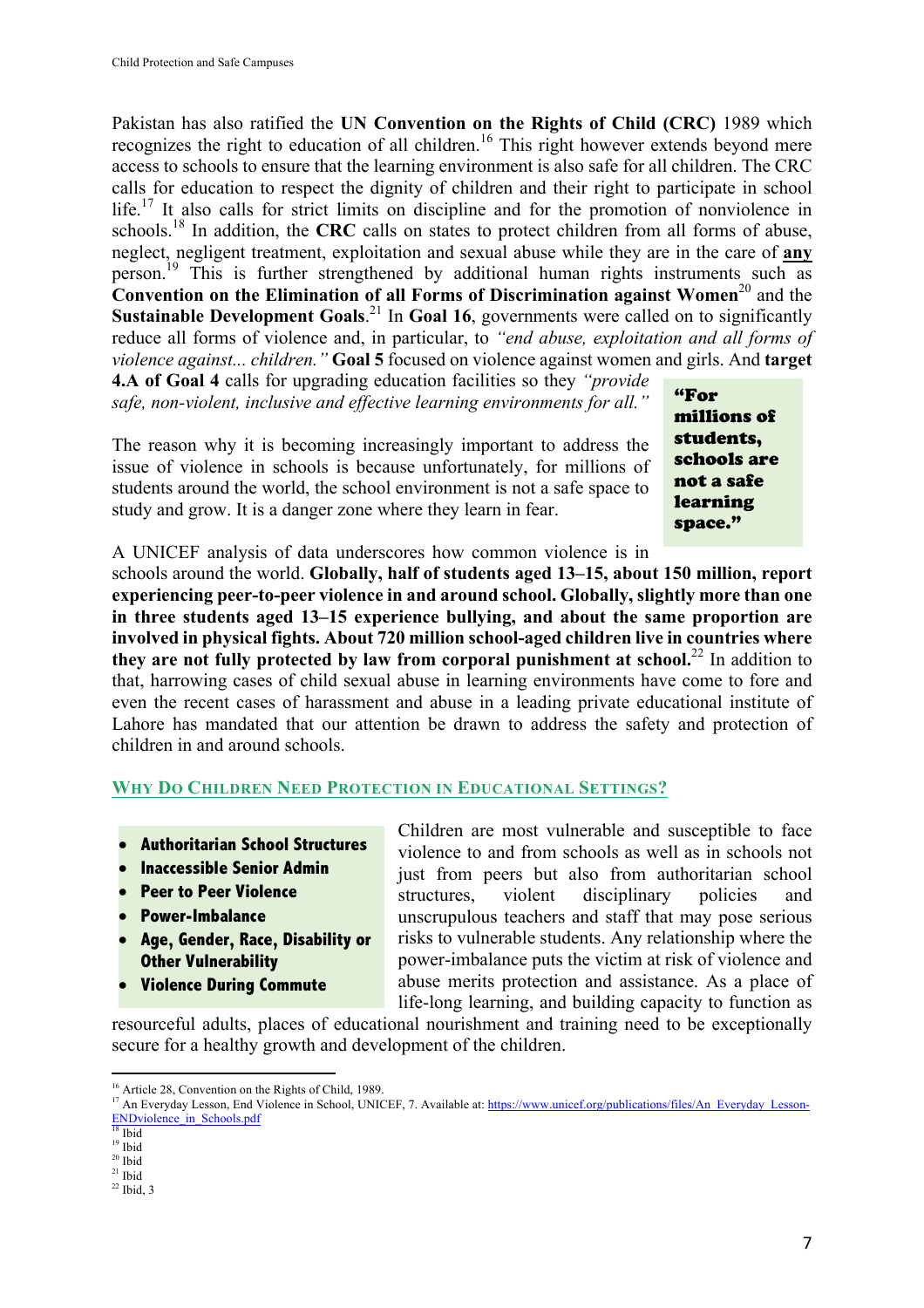It has been noted that violence in schools puts bodies, minds and lives at risk. It causes physical

injury and can lead to depression, anxiety and suicide. It has shortterm effects on students' educational achievement and leaves a long-term impression on their futures. The impact of violence in schools places an economic burden on society. **It has been estimated that the global costs of the consequences of violence against children are as high as US\$7 trillion per year**. 23

In a report, the United Nations Office of the Special Representative of the Secretary-General on Violence Against Children identified four main forms of violence in schools: **bullying, physical violence, psychological violence, and violence that includes a** 

"Violence in Schools may also to lead to psychological injury causing depression. It can have a serious impact on their future."

**dimension external to schools, including violence associated with gang culture, weapons and fighting.** It also determined that sexual violence in schools is a reality for many students.<sup>24</sup>

"Risk factors may include Disability, Race, Gender, Poverty, HIV, Ethnicity which make such children more vulnerable and susceptible to violence."

Global evidence suggests that certain risk factors increase a child's vulnerability to violence. These factors include disability, extreme poverty, ethnicity and HIV status. Children who live in institutional care or who are migrants, especially those who are unaccompanied or separated from adult caretakers, are also vulnerable.<sup>25</sup>

**In light of this, it has become imperative to review the existing laws and child protection mechanisms to identify** 

**the gaps and the way forward towards holistic and participatory institutional reforms so that a road-map towards safe learning can be established in line with Pakistan's global commitments and local laws.** 

#### **UNDERSTANDING ABUSE AND VIOLENCE AGAINST CHILDREN IN SCHOOLS**

Educational settings offer peculiar and their own special set of circumstances that can pose particular risks to children. Some of the main avenues of abuse and violence towards children can be classified as coming from four angles:

- a. authoritarian and non-participatory school structures with little or no mechanisms to report abuse or register complaints or access senior management or other counselling services;
- b. commute to and from school mobility and safe transportation is a serious factor in ensuring access to schools and making that safe for children is of paramount importance since a lot of children are susceptible to violence and abuse during commute;
- c. people in authority staff, teachers and other officials in the schools' work in very close proximity with children and are in positions of power and influence;
- d. peer to peer close proximity of children with each other also puts them in a vulnerable position amongst one another particularly where a child may have aggravating risks factors such as a disability or other vulnerability or is from a class of person who falls under a greater susceptibility to violence because of their gender, class, race, ethnicity, religion or other factors.

  $23$  Ibid, 1

<sup>&</sup>lt;sup>24</sup> Executive Summary, 'A familiar Face: Violence in the lives of children and adolescents', UNICEF. Available at:

https://www.unicef.org/publications/files/Violence in the lives of children and adolescents.pdf

 $^{25}$  Ibid, 8.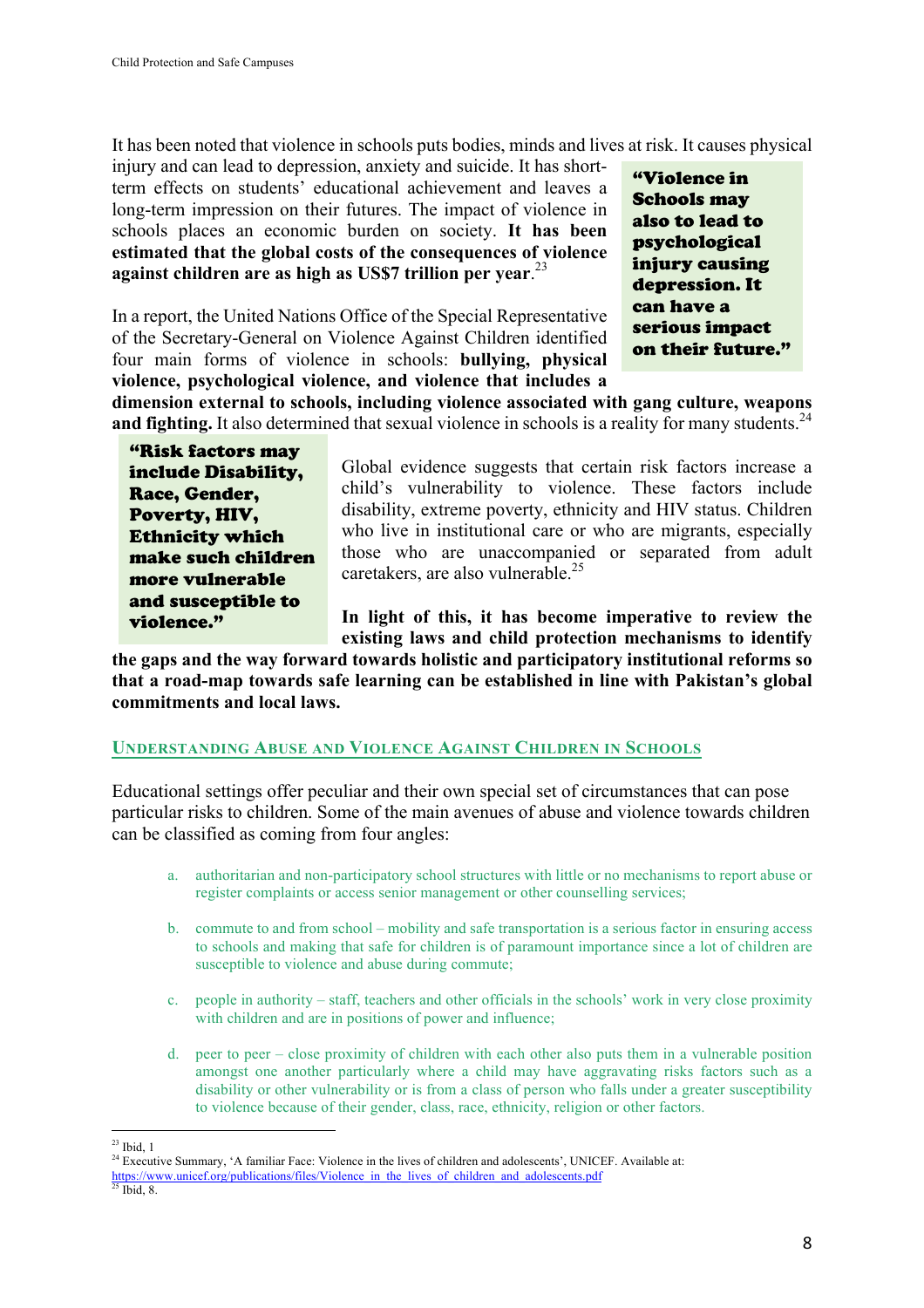| <b>Types of Abuse in Educational Settings</b> |                     |                                         |  |  |
|-----------------------------------------------|---------------------|-----------------------------------------|--|--|
| <b>Harassment</b><br>(Sexist & Sexual)        | <b>Bullying</b>     | <b>Sexual Abuse</b><br>$(S377A$ PPC $)$ |  |  |
| <b>Cyber Harassment</b>                       | Cyber Bullying      | <b>Sexual Violence</b><br>(S375 PPC)    |  |  |
| <b>Cyber Stalking</b><br>(S21 PECA)           | Grooming            | <b>Unnatural Offences</b><br>(S377 PPC) |  |  |
| <b>Substance Abuse</b>                        | Corporal Punishment | <b>Tuition Culture</b>                  |  |  |

### **WHAT DO CHILDREN IN EDUCATIONAL SETTINGS NEED PROTECTION FROM?**

#### **1. Harassment**

Harassment is form of discrimination, threat or coercion which covers a wide range of offensive behaviors that may demean, humiliate, embarrass, cause interference with work, access to opportunities and performance or create an intimidating or hostile environment or cause physical, verbal or psychological harm to the victim.

Harassment is about power, bias and discrimination that could be rooted in gender, racial, religious, ethnic or other grounds.

'Sexist' harassment is different from 'sexual' harassment even though both are about power and control;

- 'sexist harassment', also known as discriminatory harassment, takes the form of derogatory remarks often rooted heavily in stereotypical generalizations believed about the gender in question; while
- 'sexual harassment' on the other hand, is specific to the body and involves actual touching or putting the victim in intimidation or threat of violence to his/her body.

Bullying is also a type of harassment.

# **2. Bullying**

Bullying is repeated exposure of a person or a group of persons to negative actions on part of another person or group that may entail intentional infliction of injury or discomfort upon the victim through physical, verbal or other ways and where there is imbalance of strength between the bully and the bullied.<sup>26</sup>

- Excessive, and demeaning ragging by a student to another is a type of bullying;
- Abuse of power by teachers or administrative staff exploiting the vulnerability of the student may also be a form of bullying;
- There can be institutional bullying if a culture of silence and/or victim shaming prevails.

 27. Olweus D. (1994) Bullying at School. In: Huesmann L.R. (eds) Aggressive Behavior. The Plenum Series in Social/Clinical Psychology. Springer, Boston, MA.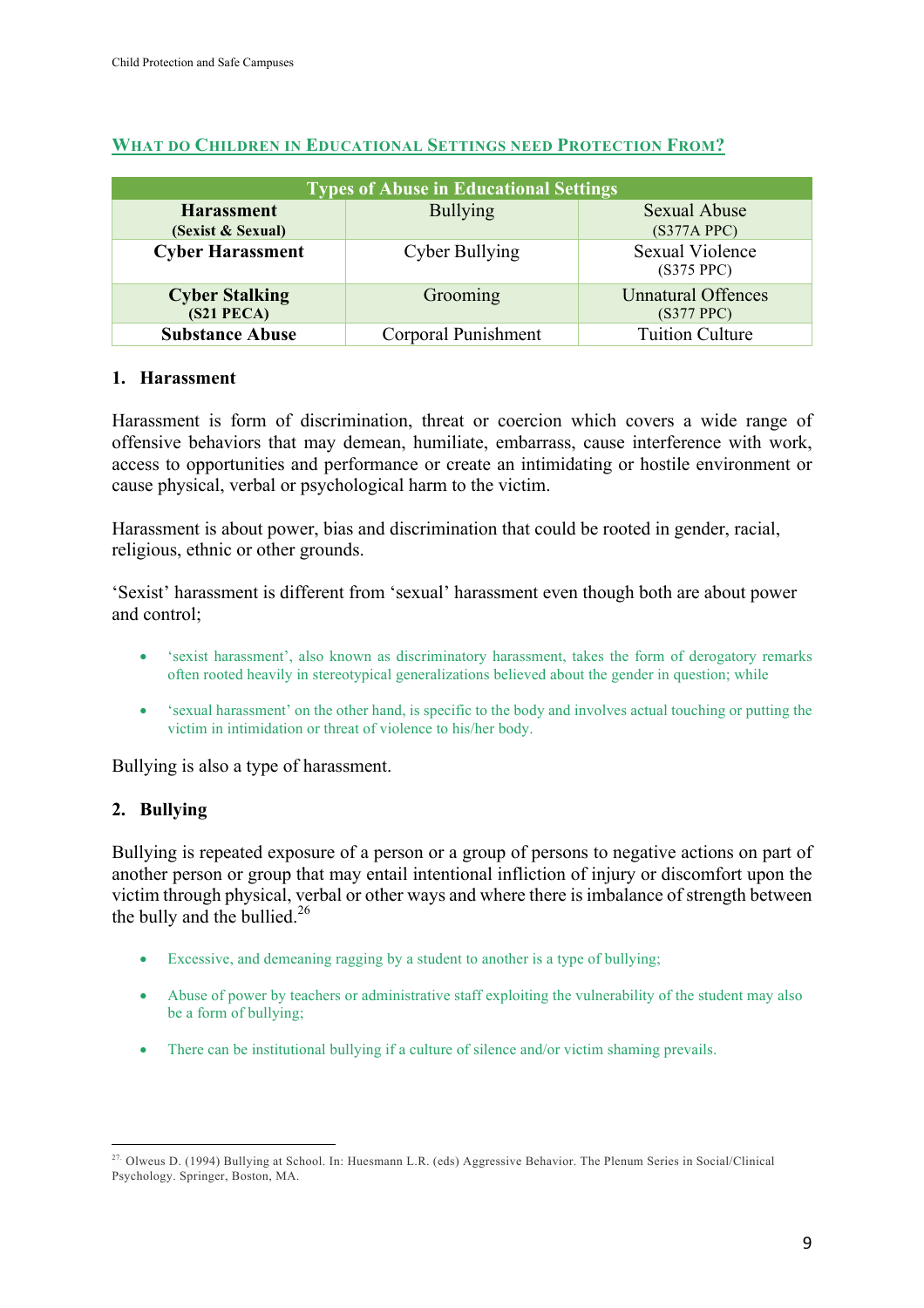# **3. Sexual Abuse**

Any sexual advance to force, induce, entice, or coerce a person to engage in obscene or sexually explicit conduct or simulation of such conduct including but not limited to fondling, caressing, stroking, exhibitionism, voyeurism either independently or in conjunction with other acts with or without consent in case of minors.

- Like harassment, sexual abuse is not about lust but about power.
- Cases of same gender sexual abuse have been reported therefore, segregation is not the solution.
- The blame is on the offender and not the victims particularly, when they are underage students.

# **4. Sexual Violence**

Sexual violence includes acts of actual physical violence against the victim and may include but is not limited to:

- Ø **Rape:** Where a man has sexual intercourse with a woman against her will, with coercion or mistaken belief on part of woman of her marital status in relation to that man or without her consent or when she is under the age of 16. [S375 PPC]
- Ø **Unnatural Offences:** Where a person voluntarily has carnal intercourse against the order of nature with any man, woman or animal. [S377 PPC]
- Law does not currently recognize same gender sexual violence/intercourse as 'rape' and places it instead under the head of 'unnatural offences'.
- Different punishments apply for rape and for unnatural offences with rape being more severe a penalty therefore, not recognizing same gender sexual violence/intercourse as 'rape' has penal implications.

# **5. Corporal Punishments and Other Disciplinary Acts Involving Violence or Physical Harm**

Corporal punishment refers to any punishment in which physical force is used and intended to cause some degree of pain or discomfort, however light. It mostly involves hitting ("smacking," "slapping," "spanking") children with the hand or with an implement – a whip, stick, belt, shoe, wooden spoon, etc. But it can also involve, for example, kicking, shaking or throwing children, scratching, pinching, biting, pulling hair or boxing ears, caning, forcing children to stay in uncomfortable positions, burning, scalding or forced ingestion. $27$ 

• In Pakistan, a study among 3,582 school children aged 6–14 years in eight districts showed that prevalence rates for corporal punishment were 40.7 percent in government schools and 35.4 percent in private schools. The types of physical punishment used included slapping, caning, pulling ears, punching, kicking, and making students assume the 'rooster position', in which the child squats with arms looped behind the knees and firmly holds the ears.<sup>28</sup>

 

<sup>&</sup>lt;sup>27</sup> The Global Initiative to End Corporal Punishment of Children; The Committee on the Rights of the Child, The Convention on the Rights of the Child and its Treaty Body. Retrieved from: http://www.endcorporalpunishment.org/pages/hrlaw/crc\_session.html. 28 The NGOs Coalition on Child Rights 1998, cited in Jabeen, F. and Karkara, R. 2006, p. 81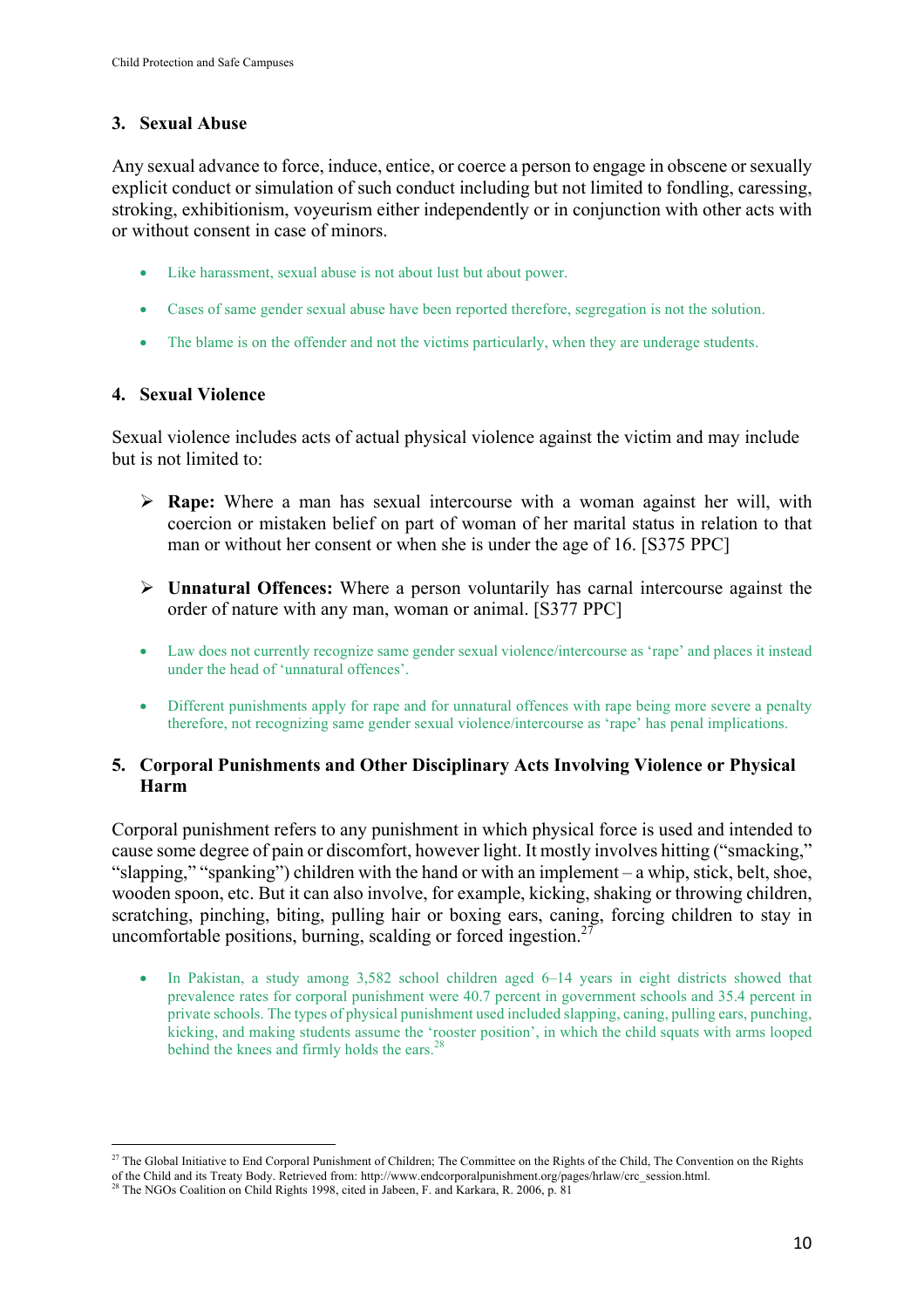# **6. Cyber Bullying**

Cyberbullying is bullying that takes place over digital devices like cell phones, computers, and tablets. Cyberbullying can occur through SMS, Text, and apps, or online in social media, forums, or gaming where people can view, participate in, or share content. Cyberbullying includes sending, posting, or sharing negative, harmful, false, or mean content about someone else. It can include sharing personal or private information about someone else causing embarrassment or humiliation.<sup>29</sup>

• Cyber stalking is a type of cyber bullying but cyber bullying goes beyond mere stalking.

# **7. Substance Abuse**

Substance abuse refers to the harmful or hazardous use of psychoactive substances, including alcohol and illicit drugs. $30$ 

- There is increasing awareness and recognition that drug abuse is rampant across Pakistan and is a serious problem in educational institutions
- State Minister for Interior Shahryar Afridi 75% of students in Islamabad's educational institutions are drug addicts. $31$
- A sample of 300 high school and college students aged 16-21 years were taken randomly. These participants were from different educational institution, located in Defence and Clifton areas of Karachi, Pakistan, the economically stable and upper middle-class population. 21 % of males reported drug abuse. 12.3 % of females reported drugs abuse. 10% students at school level and 25% students at college level reported drug abuse. 17% of students who abuse drugs reported that the marital status of their parents was divorced or separated. Overall 60 % of participants reported no financial difficulties. 35% students reported their parent's indulgence with drugs. Students who abuse drugs also reported that their best friends abuse drugs. (N=80) students who were smokers also reported that their best friends smoke cigarettes.<sup>32</sup>
- Government of Punjab developed an action plan regarding anti-narcotics measures for the public and private educational institutions in Punjab in 2019.<sup>33</sup>

# **8. Tuition Culture**

Soliciting or encouraging private tuitions or promoting tuitions in academies whilst being an employee of the educational institute to its students is a conflict of interest.

- Teachers of institutions who promote private tuition culture abuse their position against their employer institute;
- Give rise to questions of bias and integrity over their commitment and quality of teaching at the institution due to the conflict of interest;
- Greater chances of abuse and harassment given the even weaker mechanism of check and regulation and implementation of laws and policies over tuition academies/private tuitions.

 <sup>29</sup> https://www.stopbullying.gov/cyberbullying/what-is-it

<sup>&</sup>lt;sup>30</sup> https://www.who.int/topics/substance\_abuse/en/

<sup>31</sup> http://blogs.dunyanews.tv/24108/

<sup>&</sup>lt;sup>32</sup> A Survey of Psychosocial Correlates of Drug Abuse in Young Adults Aged 16-21, in Karachi: Identifying 'High Risk' Population to Target Intervention Strategies, Pak J Med Sci July-September 2005 Vol. 21 No. 3 271-277, available at:

https://www.pjms.com.pk/issues/julsep05/pdf/drug\_abuse.pdf

https://schools.punjab.gov.pk/system/files/ActionPlan1.pdf#overlay-context=governinglaws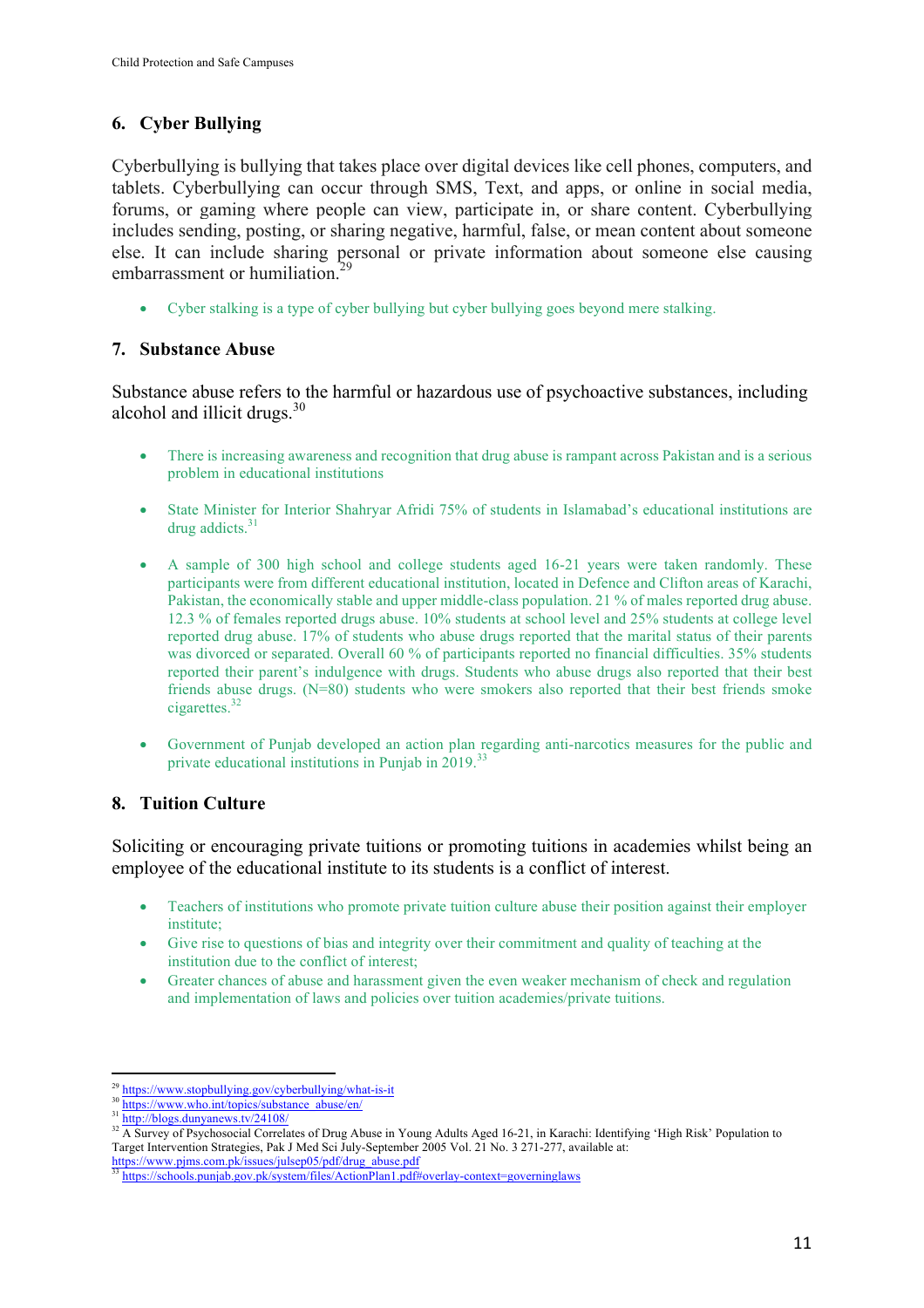# **9. Grooming**

In many cases of child sexual abuse in and out of educational institutions, abusers groom the victims and sometimes even their families. This is important as most victims of child sexual abuse believe that they are in love with their abusers and end up protecting them. 'Grooming' is also common in educational institutes in rural set-up where community connections are strong, both the victim child and their families are groomed in order to ensure that the abuse is never reported. Teachers should not be allowed to 'become friends' with students or to get too close to them. They should remain accessible but professional at all times.

### **EXISTING SUBSTANTIVE LAWS AND GAP ANALYSIS IN CONTEXT OF CHILD PROTECTION IN EDUCATIONAL SETTINGS**

### **1. Harassment**

There are three laws addressing harassment in different contexts:

- i. Protection against Harassment of Women at Workplace Act 2010
- ii. S 509 of Pakistan Penal Code 1860
- iii. S 19 of Pakistan Electronic Crimes Act 2016

### **i. Protection against Harassment of Women at Workplace Act**

The 2010 law defines harassment in S2 (h) as:

**S2(h). "harassment"** means any unwelcome sexual advance, request for sexual favors or other verbal or written communication or physical conduct of a sexual nature or sexually demeaning attitudes, causing interference with work performance or creating an intimidating, hostile or offensive work environment, or the attempt to punish the complainant for refusal to comply to such a request or is made a condition for employment;"

Apart from the fact that this law aims to address 'workplace' harassment that 'women' are likely to face, it is inadequate in addressing harassment in context of students in educational settings even though by way of extension, educational institutions and students have been covered via LHC judgment by Hon'able Justice Jawad Hassan.<sup>34</sup> Later judgments by Justice Athar Minallah stress on harassment being of sexual in nature only for protection under this law, leaving instances of discriminatory or sexist harassment not covered.<sup>35</sup>

Many educational institutions have not complied with the provisions of the law which mandates that they clearly display the policy against harassment on campus and constitute the inquiry committee under the law. However, even where there has been compliance, the composition of committees has often come under criticism on basis of partiality and potential bias however, the recourse to the ombudsperson is available to the victim who may choose to bring proceedings with them instead.

There are however, no provisions in the law for those who 'aid and abet' or are otherwise complicit or reckless in addressing a complaint re harassment. This law therefore, does not

 <sup>34</sup> W.P. No.28791 of 2019 LHC

<sup>&</sup>lt;sup>35</sup> 2020 PLC (C.S) 186 IHC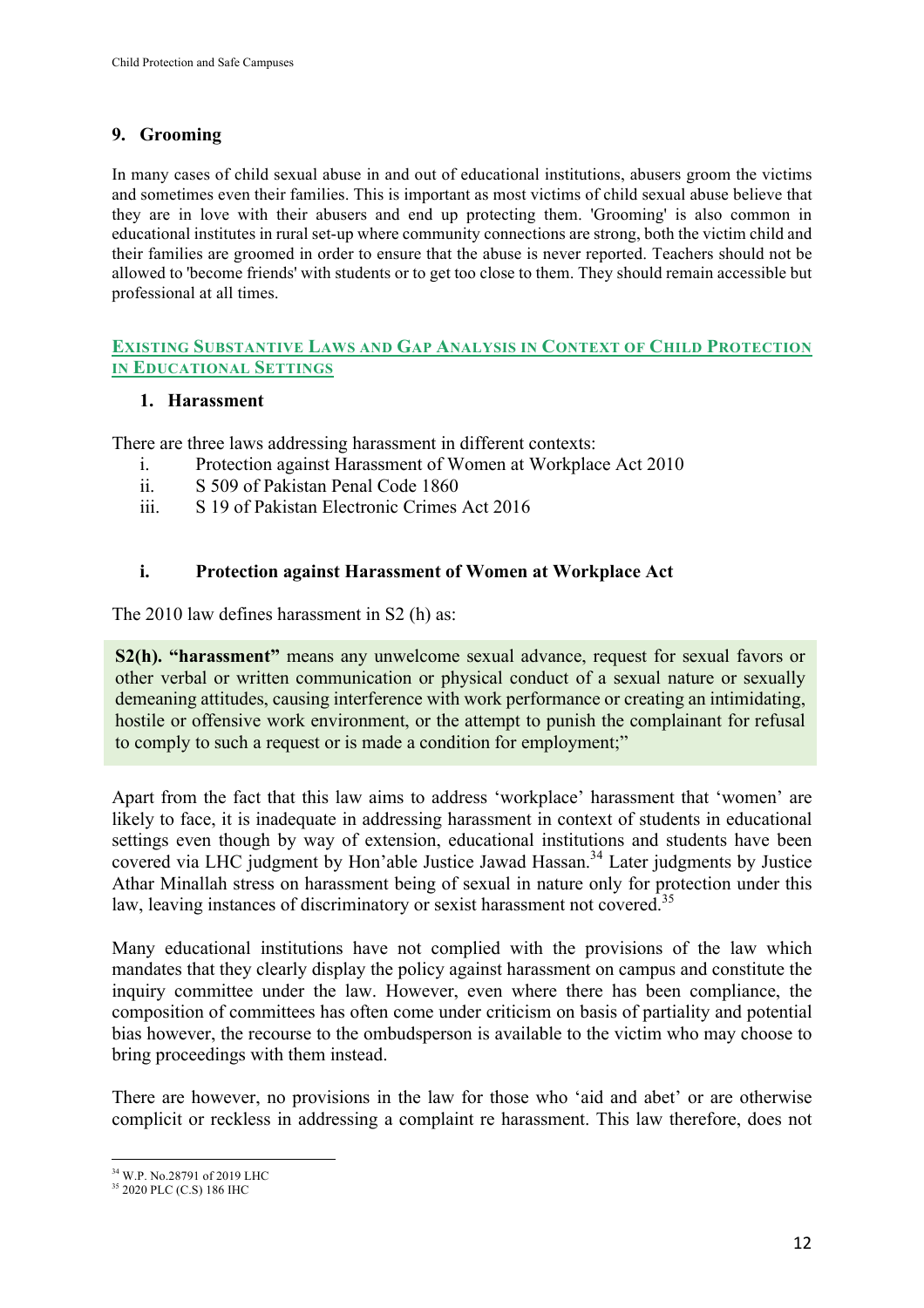adequately protect victims in general. It also fails to be applicable to students under eighteen as it offers protection to 'women' as opposed to 'any person'.

# **ii. S 509 of Pakistan Penal Code (PPC) 1860**

**S 509 of PPC** defines harassment in the context and from the perspective of 'women' as opposed to 'any person'. In doing so, it is inadequate to address cases of harassment against children and against other genders. It also is inadequate in addressing discriminatory or sexist harassment which may not necessarily be of sexual nature but is discriminatory against another gender. In other words, while this section can be used for harassment in contexts outside of workplace, such as on-street etc., it nevertheless, has its own limitations which call for its review and reform.

### **"509. Insulting modesty or causing sexual harassment:**

Whoever,-

- (i) intending to insult the modesty of any woman, utters any word, makes any sound or gesture, or exhibits any object, intending that such word or sound shall be heard, or that such gesture or object shall be seen, by such woman, or intrudes upon the privacy of such woman;
- (ii) conducts sexual advances, or demands sexual favours or uses verbal or non-verbal communication or physical conduct of a sexual nature which intends to annoy, insult, intimidate or threaten the other person or commits such acts at the premises of workplace, or makes submission to such conduct either explicitly or implicitly a term or condition of an individual's employment, or makes submission to or rejection of such conduct by an individual a basis for employment decision affecting such individual, or retaliates because of rejection of such behaviour, or conducts such behaviour with the intention of unreasonably interfering with an individual's work performance or creating an intimidating, hostile,, or offensive working environment;

shall be punished with imprisonment which may extend to three years or with fine up to five hundred thousand rupees or with both.

# **iii. S 19 of Pakistan Electronic Crimes Act (PECA) 2016**

**S 19 of PECA** defines offences against the modesty of natural person including expressly a minor in a broad manner and covers intimidation and threats of a sexual nature. This can however, be a limitation where the intimidation is not of a sexual nature.

**19. Offences against modesty of a natural person and minor**.-(l) Whoever intentionally and publicly exhibits or displays or transmits any information which- (a) superimposes a photograph of the face of a natural person over any sexually explicit image or video; or (b) includes a photograph or a video of a natural person in sexually explicit conduct; (c) intimidates a natural person with any sexual act, or any sexually explicit image or video of a natural person; or (d) cultivates, entices or induces a natural person to engage in a sexually explicit act, through an information system to harm a natural person or his reputation, or to take revenge, or to create hatred or to blackmail, shall be punished with imprisonment for a term which may extend to five years or with fine which may extend to five million rupees or with both.

# **2. Sexual Abuse, Sexual Violence, Unnatural and other Offences in PPC**

Pakistani Law defines rape in **375 of the PPC** in the context of women only and does not envisage the possibility of a male being victim of rape. The incidence of male rape and those of other genders are potentially covered in **S377 of PPC** under unnatural offences however it is pertinent to realize that the penal consequences for both **375** and **377** are very different with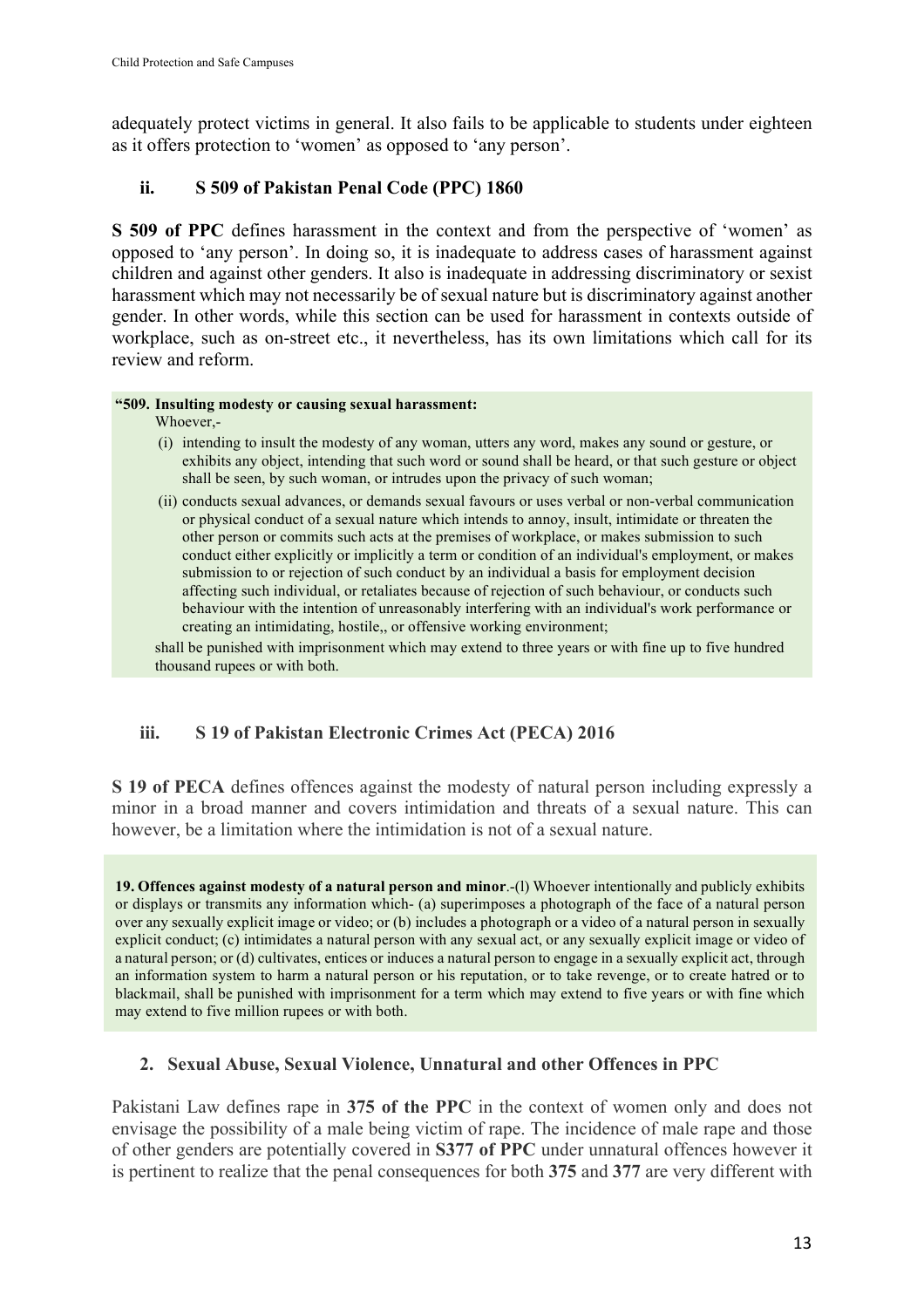rape being treated as a more serious offence with greater punishment. The difference in degree of punishment indicates that male children are not as adequately protected from the offence of rape and therefore, this needs to be reviewed.

Other sections in PPC relevant to children include, **S292A PPC** criminalizes exposure to seduction, **S328A** criminalizes cruelty to children. Perhaps, the most important protection for children is contained in **377A of PPC** which criminalizes child sexual abuse of children under the age of eighteen.

**S292 A. Exposure to Seduction: -** whoever seduces a child by any means whatsoever with an intent to involve him in any sexual activity or exposes him to obscene and sexually explicit material, document, a film, video or a computer generated image, or attempts to do the aforementioned acts, shall be punished with imprisonment of either description for a term which shall not be less than one year and may extend up to seven years or with fine which shall not be less than one hundred rupees and may extend up to five hundred rupees or with both.

**S328A. Cruelty to a Child: -** whoever willfully assault, ill-treats, neglects, abandons, or does an act of omission or commission, that results in or has potential to harm or injure the child by causing physical or psychological injury to him shall be punished with imprisonment of either description for a term which shall not be less than one year and may extend up to three years or with fine which shall not be less than twentyfive thousand rupees and may extend up to fifty thousand rupees or with both.

**S375. Rape:-** A man is said to commit rape who has sexual intercourse with a woman under circumstances falling under any of the five following descriptions:

(i) against her will, (ii) without her consent, (iii) with her consent, when consent has been obtained by putting her in fear of death or of hurt, (iv) with her consent, when the man knows that he is not married to her and that the consent is given because she believes that the man is another person to whom she is or believes herself to be married or (v) with or without her consent when she is under sixteen years of age.

**S376. Punishment for Rape:-** (1) Whoever commits rape shall be punished with death or imprisonment of either description for a term which shall not be less than ten years or more, than twenty-five years and shall also be liable to fine.

**S377. Unnatural Offences:-** Whoever voluntarily has carnal intercourse against the order of nature with any man, woman or animal, shall be punished with imprisonment for life, or with imprisonment of either description for a term which shall not be less than two years nor more than ten years, and shall also be liable to fine.

**S377 A. Sexual Abuse:-** whoever employs, uses, forces, persuades, induces, entices, or coerces any person to engage in or assist any other person to engage in fondling, stroking, caressing, exhibitionism, voyeurism or any obscene or sexually explicit conduct or simulation of such conduct either independently or in conjunction with such other acts, with or without the consent where age of person is less than eighteen years is said to commit the offence of sexual abuse.

**S377 B. Punishment:-** whoever commits the offence of sexual abuse shall be punished with imprisonment of either description for a term which may extend to seven years and liable to fine which shall not be less than five hundred rupees or with both.

### **3. Bullying**

**S 503** (Criminal Intimidation) and **507** (Criminal Intimidation via Anonymous Communication) **of the PPC** are two provisions within the criminal justice system that can potentially cover bullying, however, there is a need to define bullying in context of educational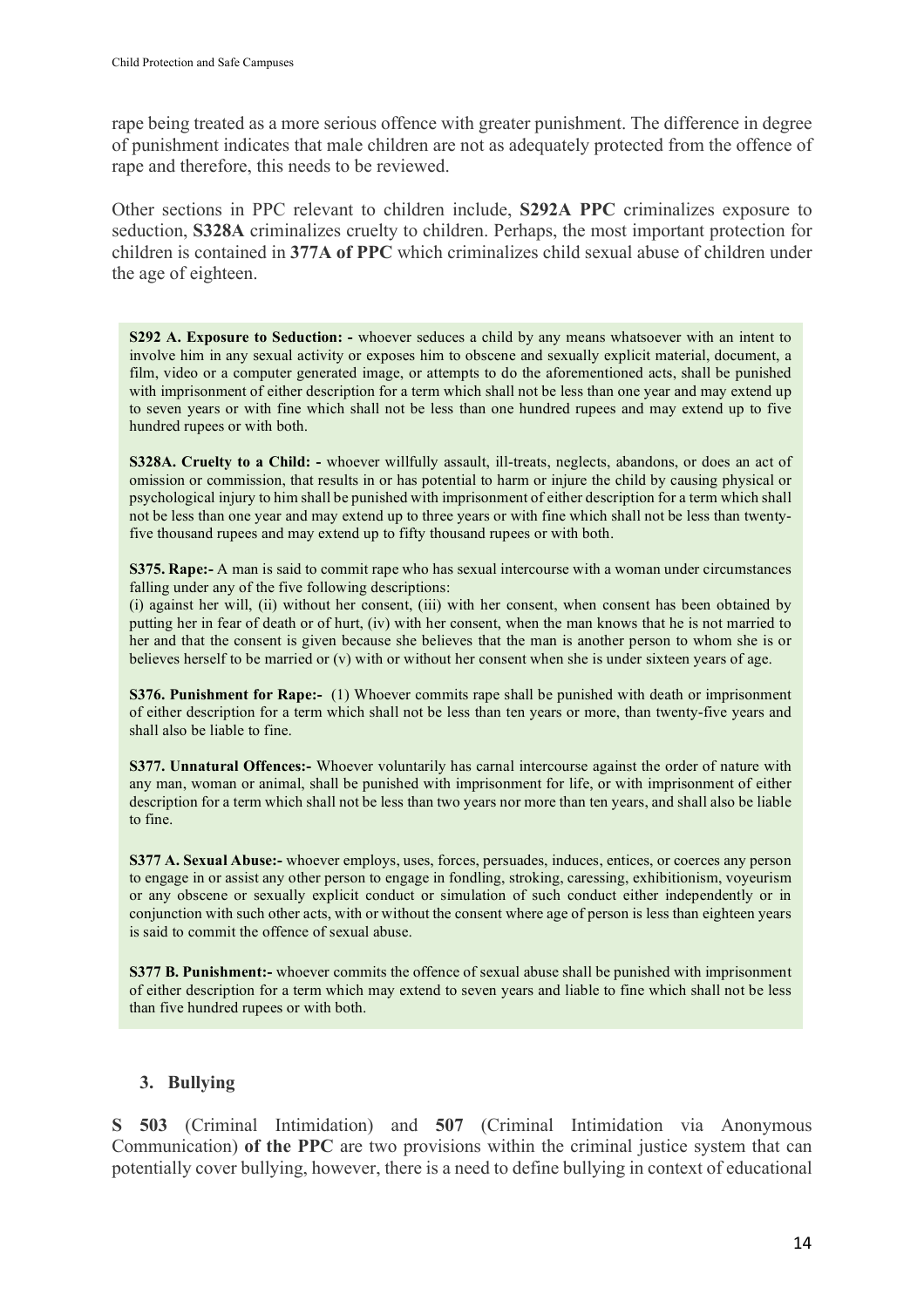settings and allow for civil recourse to address this behaviour particularly, among children in a peer-peer bullying context.

#### **503. Criminal Intimidation:**

Whoever threatens another with any injury to his person, reputation or property, or to the person or reputation of any one in whom that person is interested, with intent to cause alarm to that person, or to cause that person to do any act which he is not legally bound to do, or to omit to do any act which that person is legally entitled to do, as the means of avoiding the execution of such threat, commits criminal intimidation.

#### **507**. **Criminal intimidation by an anonymous communication:**

Whoever commits the offence of criminal intimidation by an anonymous communication, or having taken precaution to conceal the name or abode of the person from whom the threat comes, shall be punished with imprisonment of either description for a term which may extend to two years, in addition to the punishment provided for the offence by the last preceding section.

### **4. Cyber Bullying and Stalking**

**S18 of PECA 2016** covers intentional intimidation through any information system towards a natural person however, this section does not expressly cover minors. It remains to be seen how this will cover bullying of minors and also, given that this too is a penal provision, the desire and need for civil remedies is still something that needs to be developed to address bullying in context of educational settings. Whereas, **S21 of PECA 2016** covers the offence of online stalking.

**18. Offences against dignity of natural person-** (l) Whoever intentionally and publicly exhibits or displays or transmits any information through any information system, which he knows to be false, and intimidates or harms the reputation or privacy of a natural person, shall be punished with imprisonment for a term which may extend to three years or with fine which may extend to one million rupees or with both:

Provided that nothing under this sub-section shall apply to anything aired by a broadcast media or distribution service licensed under the Pakistan Electronic Media Regulatory Authority Ordinance, 2002 (XIII of 2002).

**21. Cyber Stalking:-** (1) A person commits the offence of cyber stalking who, with the intent to coerce or intimidate or harass any person uses information system, information system network, the internet, website, electronic mail or any other similar means of communication to- (a) follow a person or contacts or attempts to contact such person to foster personal interaction repeatedly despite a clear indication of disinterest by such person; (b) monitor the use by a person of the internet, electronic mail, text message or any other form of electronic communication; (c) watch or spy upon a person in a manner that results in fear of violence or serious alarm or distress, in the mind of such person; or (d) take a photograph or make a video of any person and displays or distributes it without his consent in a manner that harms a person. (2) Whoever commits the offence specified in sub-section (l) shall be punished with imprisonment for a term which may extend to three years or with fine which may extend to one million rupees or with both: Provided that if victim of the cyber stalking under sub-section (l) is a minor the punishment may extend to five years or with fine which may extend to ten million rupees or with both.

#### **5. Corporal Punishment**

According to a recent judgement of the Islamabad High Court, **S89 of PPC** allows for violence and use of force against children as a means to discipline them and is therefore, untenable with **Article 14** of the **Constitution** on inviolability of the dignity of man. <sup>36</sup> This judgement however, only suspends the application of **S89 of PPC** to the extent of Islamabad Capital **Territory** 

 <sup>36</sup> C.P. No 460 of 2020 IHC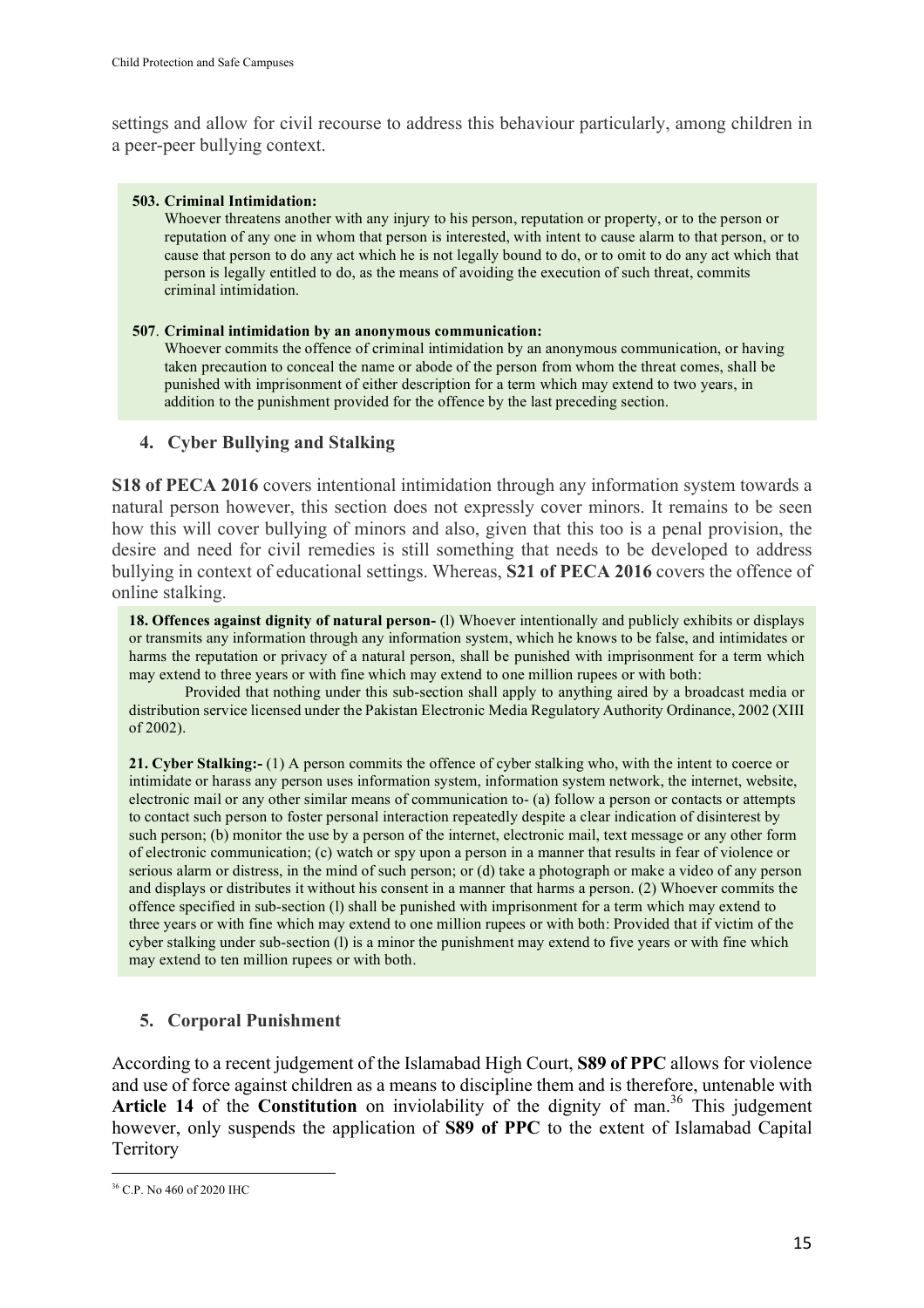- The Prohibition of Corporal Punishment Bill 2014 has NOT been passed.
- The Sindh Prohibition of Corporal Punishment Act 2016 bans corporal punishment
- S 33 of Khyber Pakhtunkhwa Child Protection and Welfare Act, 2010 bans corporal punishment.

In Punjab, corporal punishment was banned via **notification NO.DD(M)Child Protection/2018 dated 23 January 2018 in compliance with W.P CM/1/107273/17**. Corporal Punishment was also banned under **S16 (4) of Punjab Free and Compulsory Education Act 2014**, however, the 2014 act has not been notified till date and therefore, it is not implemented.

- **S89. Act done in good faith for benefit of child or insane person, by or by consent of guardian:** Nothing which is done in good faith for the benefit of a person under twelve years of age, or of unsound mind, by or by consent, either express or implied, of the guardian or other person having lawful charge of that person, is an offence by reason of any harm which it may cause, or be intended by the doer to cause or be known by the doer to be likely to cause to that person: **Provided**
	- First: That this exception shall not extend to the intentional causing of death, or to the attempting to cause death;
	- Secondly: That this exception shall not extend to the doing of anything which the person doing it knows to be likely to cause death, for any purpose other than the preventing of death or grievous hurt; or the curing of any grievous disease or infirmity;
	- Thirdly: That this exception shall not extend to the voluntary causing of grievous hurt, or to the attempting to cause grievous hurt, unless it be for the purpose of preventing death or grievous hurt, or the curing of any grievous disease or infirmity;
	- Fourthly: That this exception shall not extend to the abetment of any offence, to the committing of which offence it would not extend.

# **EXISTING PROCEDURAL CHILD PROTECTION LAWS & GAP ANALYSIS**

Child protection mechanism, institutions and laws exist in four provinces and in ICT however, they vary in scope and extent of the rights and obligations. The greatest difference in the extent and scope of obligations is between the relevant Punjab law when compared with its counterparts in other provinces.

This is because, Punjab was one of the first province to enact a child protection law in 2004 however, at that time, the protection was envisaged and consequently afforded only to 'destitute' and 'neglected' children under the **Punjab Destitute and Neglected Children Act 2004.**

The understanding and jurisprudence over children in need of protection and the principles of such protection have since then evolved and developed greatly and the more recent provincial legislations in Sindh, KPK and most recently that of Baluchistan and ICT therefore, more closely incorporate the growing trends in child protection mechanism and systems.

For instance, these later legislations cover a broader concept of a "child at risk" as opposed to "destitute and neglected children" when compared with the Punjab Act. They also cover wider ambit of abuse which includes psychological harm amongst others.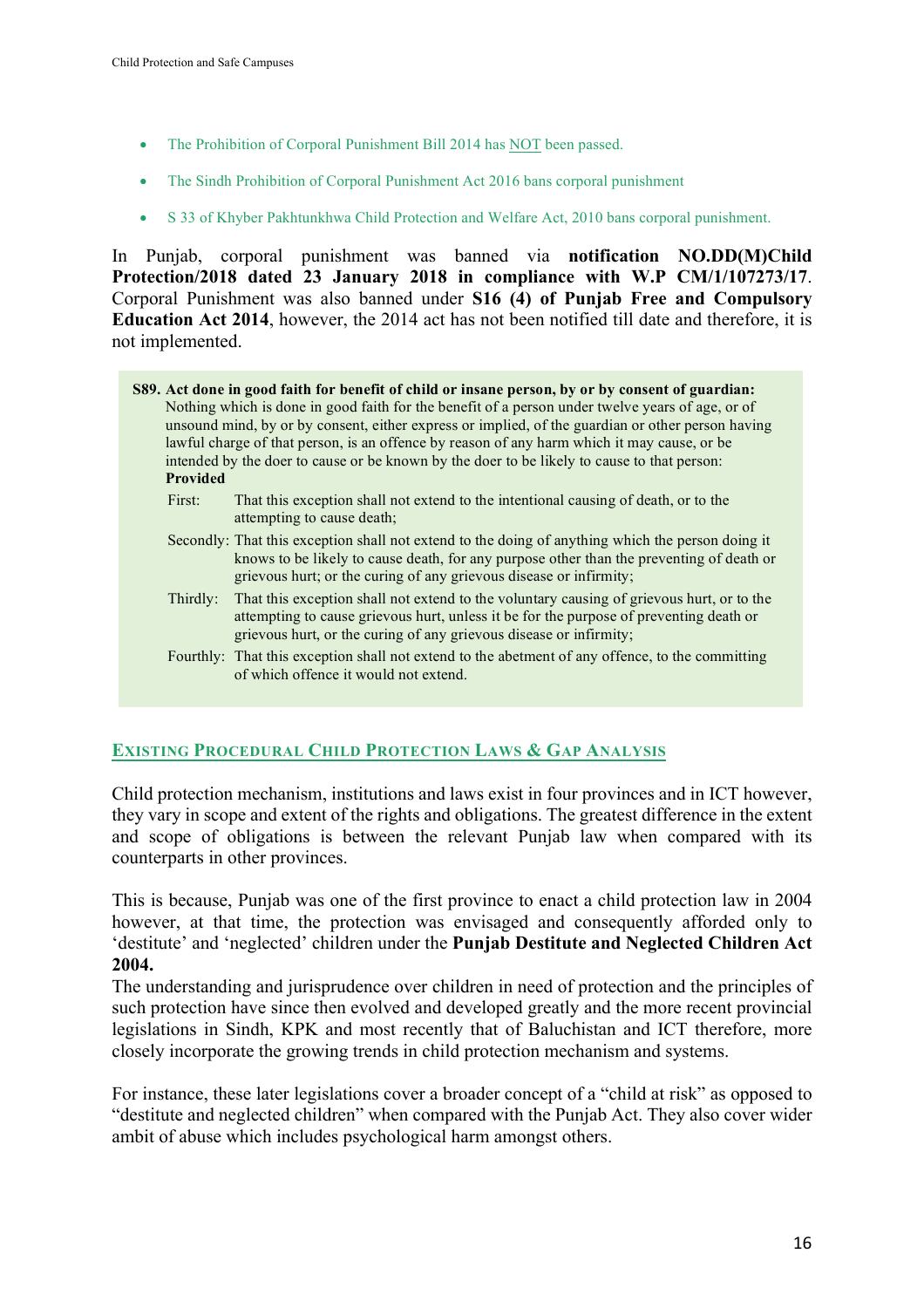At the mechanism level, the later legislations adopt a more holistic and participatory approach and allow wide powers to the child protection board/bureau/commission/authority to supervise, monitor, set minimum standards even for educational institutes in relation to child protection, maintain data on child abusers, rehabilitation and care, liaison with providers of child protection services and in general to keep all procedures child sensitive. The degree and extent may vary as between the different provinces, but more or less, they have a more progressive and wider ambit of protection towards any child at risk.

As opposed to that, the Punjab Destitute and Neglected Children Act looks inward when it comes to the procedural provisions and is silent on several aspects of child-centric and sensitive approach. **By introducing amendments to this legislation, it can be brought in line with acceptable standards of child protection globally as well as in line with the provincial advancements and the ICT law.**

**A good aspect of the Punjab Act is that it contains a chapter on the offences and penalties in relation to children, however, a review of these along with an addition of civil remedies and participatory complaints redressal mechanisms after taking into account views of all stakeholders should be the way forward towards holistic reform.**

# **IMPORTANCE OF GENDER-SEGREGATED BUDGET**

# **Education Budget in Punjab**

 

#### **Education in Punjab**

Education delivery in Punjab has improved in the last decade owing to numerous reforms undertaken in the education sector. Punjab has now the highest net primary enrolment rate, literacy rate and gender parity index (GPI) in Pakistan. However, still there exist a number of challenges faced by the education sector in Punjab. Not only a huge number of school-aged children are out of school, but also the ones studying in schools are not achieving quality learning outcomes. All these challenges are significantly linked with the magnitude of available financing and, more importantly, the efficiency in use of these resources.

Currently, out of 22.8 million out-of-school children (between 5-16 years), 49% are girls and 40% are boys. <sup>37</sup> This shows that a greater number of girls are out of school as compared to the number of boys. Provincial estimates present a similar situation, as 53% of girls in Punjab and 58% in Sindh have been reported out of school. Gender disparity is also evident from other education indicators such as survival rates, literacy, etc. In 2017, 26% of girls in the Punjab did not complete their primary level schooling and dropped out. The figure below demonstrates the glaring statistics of Punjab for the year 2017.

> "Currently, out of 22.8 million out-of-school children, 49% are girls and 40% are boys in Pakistan."

<sup>&</sup>lt;sup>37</sup> Academy Of Education Planning & Management- 2018 http://library.aepam.edu.pk/Books/Pakistan%20Education%20Statistics%202016-17.pdf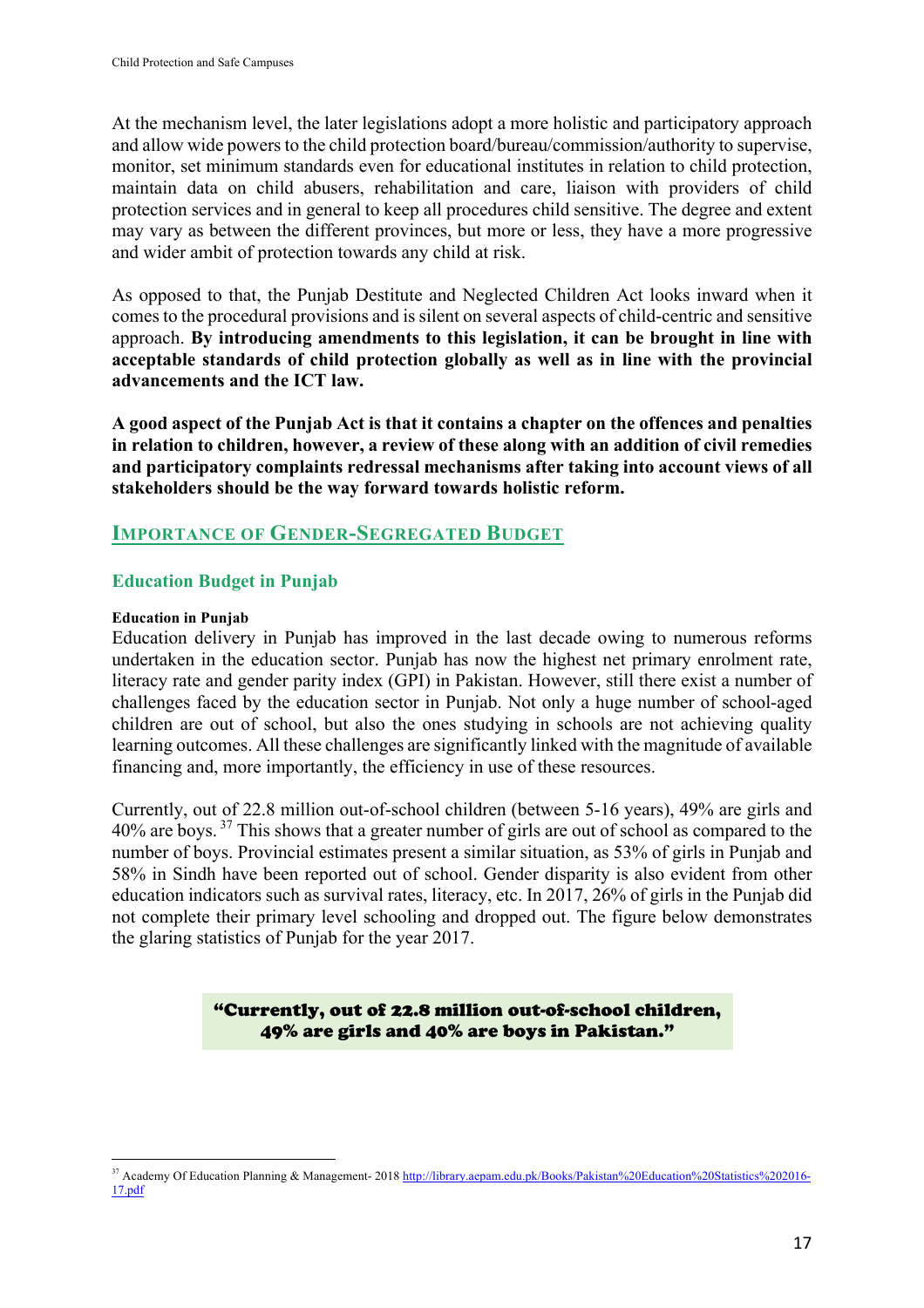

#### **Figure 1: Education Statistics for Punjab for the year 2017**

About 25%of rural girls in Pakistan complete lower secondary education compared with 50 percent of rural boys<sup>38</sup>. The situation is even worse in the rural areas of the province. For example, in rural Muzaffargarh district, the average literacy ratio is 28.5% – 40.85%for boys and a mere 14.77% for girls<sup>39</sup>. Gender inequality in the education sector of Punjab is more visible through figure 4 given below that demonstrates enrolment across gender and levels of education:





The education sector in Punjab needs multiple improvements in order to maximize the returns to the government's public investment in schooling. Education for all is the primary responsibility of the state as **Article 25-A of the 1973 Constitution** reads: *"State shall provide free and compulsory education to all children of the age of 5-16 years in such a manner as may be determined by law*. Similarly, **Article 25** states: "*There shall be no discrimination on the basis of sex and nothing in this Article shall prevent the State from making any special provision for the protection of women and children".*

To translate the aspiration enshrined in the Constitution, the Annual Development Plan of Punjab for the years 2018-2019 states *"to ensure 100% enrolment, retention of all enrolled students up to 5-16 years, gender parity, and improvement in educational standards coupled with access to quality education*". As gender parity is clearly marked as a priority, it is assumed that all possible steps will be taken to ensure that this gap is being reduced - but as this analysis shows, this is not the case.

 <sup>38</sup> UNESCO, 2016.

<sup>39</sup> Oxfam, 2017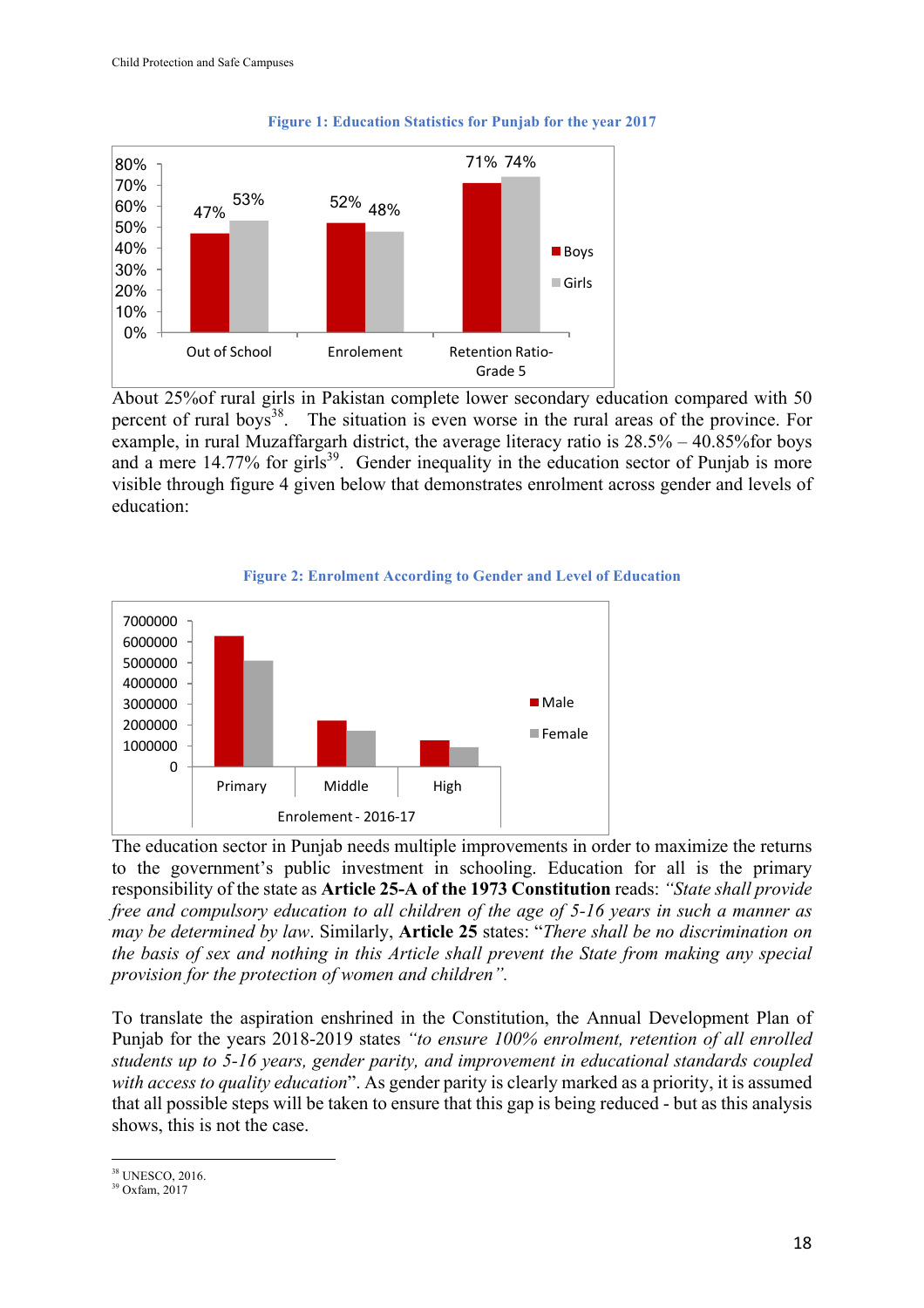#### **Share of Education in Total Provincial Budget**

The budget of Punjab over the time period has increased; in 2018-19 it was Rs 2026.5 Billion and, in this year, i.e. 2019-2020 it has increased to Rs  $2301.8$  Billion<sup>40</sup>. The government has claimed increase in investment of social services but that is not the case if a comparison is made vis--vis ratios:



In its annual budget for fiscal year 2019-20, the Punjab government has allocated a total of Rs 382.9 billion for education, which was 373 billion in 2018-19 – meaning that the volume of investment has increased for education.

#### **Figure 4: Education Budget (Rs. In billions)**



however, if we compare the investment in terms of proportion, then the situation is different. For 2019-20 the allocation for education is 16.64%of the total budget of the province. In October 2018, when the mini budget was presented, Rs 373 billion was allocated for education in Punjab out of the total budget of Rs 2,026.51 billion, making it 18.4 percent of the total budget; it was initially 17.5 percent of the total budget $^{41}$ .

 <sup>40</sup> https://finance.punjab.gov.pk/system/files/ADP19-202.pdf

 $41$  ibid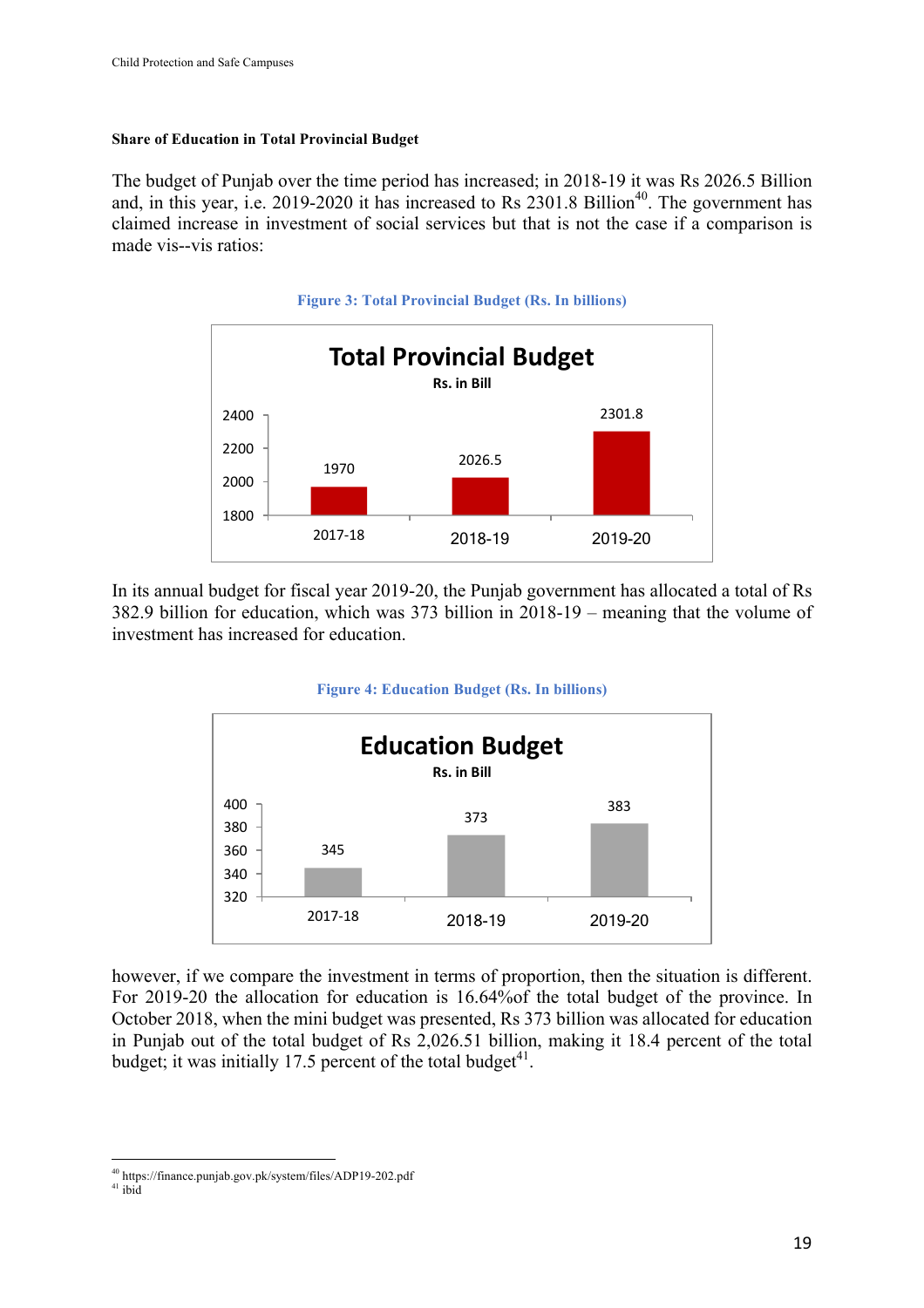

#### **Figure 5: Education Budget (% of total provincial budget)**

The budget for 2019 has seen that education received less than what it did last year. The allocation was Rs 345 billion or 17.51 percent of the total budget of the province to education in fiscal year 2017-18. This means the allocation was 0.87 percent more two years ago than what it is during this fiscal year.

#### **Composition of Education Budget 2019-2020**

The Punjab government has allocated a total amount of Rs 383 Billion for various projects, departments and institutions of the education sector in the Punjab Annual Budget 2019-20. The specific allocations for the sectors and principal training institutions out of the total budget of Rs. 383 billion has been given in Figure 4.

| <b>Sectors/Institutions</b>       | <b>Allocation (Rs. In</b><br><b>Billion</b> ) |
|-----------------------------------|-----------------------------------------------|
| <b>School Education</b>           | 32                                            |
| <b>Higher Education</b>           | 73                                            |
| <b>Special Education</b>          |                                               |
| <b>Tertiary Education</b>         | 35                                            |
| <b>TEVTA</b>                      | 1.5                                           |
| <b>Punjab Vocational Training</b> | 0.004                                         |
| Council (PVTC)                    |                                               |

#### **Table 1: Punjab Budget Allocation for Specific Sectors/Institutions**

#### **Initiatives on Education for Girls**

Gender budgeting can improve effectiveness and efficiency of federal and provincial budgets. It also creates more transparency and accountability by detailing how the money allocated is actually spent and it provides policy-makers with inputs on differing priorities between men and women on expenditure needs<sup>42</sup>. In Pakistan, fiscal policies are not analyzed in terms of its differing effects on men and women. Consequently, it is very hard to collect gender-based data from the budget books. Currently, there is no system to disaggregate provincial education budget on the basis of gender. However, utilizing this increased volume of investment, initiatives to improve the status of education in the Province for girls has been announced which are given below:

 <sup>42</sup> Interview with Ms. Beenish Fatima Shah; Ministry of Education, Government of Punjab.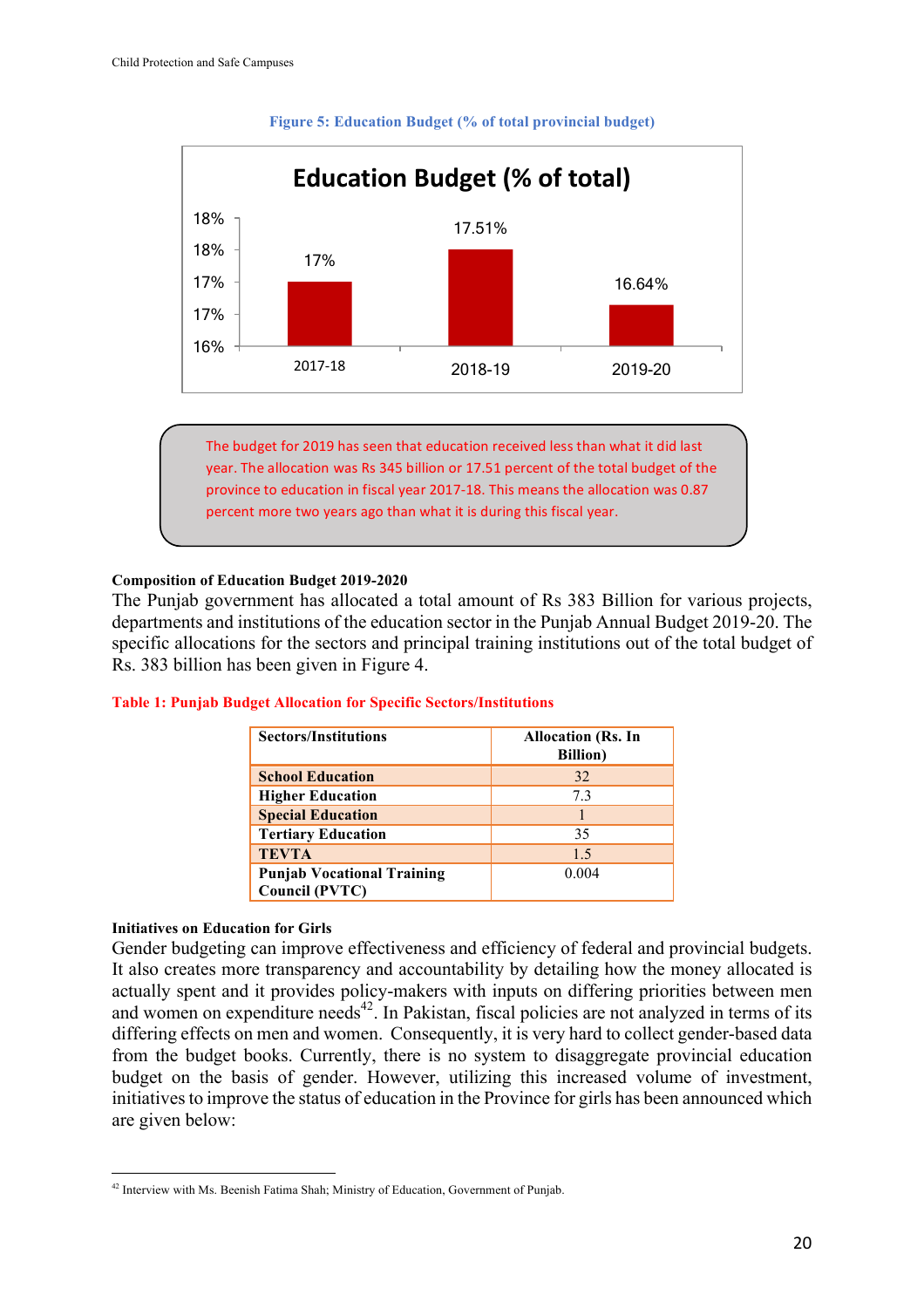- Provision of government girl's primary, elementary and high schools has been announcedit is a continuation of the previous year's plan. An allocation of Rs.140 million has been made in ADP of 2018-19 for upgradation of 31 girls' schools 43. The aim is to establish a girl's school in every union-council of Punjab.
- Educational stipend of Rs.1000/month have been planned for female students belonging to brick kiln families.
- Another major initiative planned for 2019-2020 is "Insaaf School Program" for out of school children, of whom 53% are girls; hence we assume that it will have a positive impact on reducing numbers of out of school girls $^{44}$ .

#### **Budget Spending:**

Budget tracking exercises over the past couple of years reveal patterns of under-spending for both the recurrent and development expenditure in all the provinces. Between 2015-16 and 2013-14, 15 percent of the Punjab's education budget remained unspent<sup>45</sup>. In absolute terms, this ranges between US\$210 million to US\$270 million. This money could support 1.1 million to 1.5 million primary school students $46$ .

#### **Reducing Child Marriage by Increasing the Education Budget**

Education is one of the most powerful tools available to prevent and respond to child marriage<sup>47</sup>. The study concludes that in order to ensure sufficient allocations to promote girls' education, the budget making process needs to be reconfigured. The gender lens should be introduced at a very early stage when budget call circulars are being sent to the departments concerned. Girls who are in school are not only protected, in many cases, from child marriage, but gain the knowledge and skills necessary to succeed throughout their lives. School attendance also reinforces to families and communities that girls are still children. Programs that enhance girls' enrolment and attendance can aid in decreasing their vulnerability to child marriage, particularly during the transition from primary to secondary school and throughout adolescence. Programs that increase the quality of education and ensure that schools are a safe place for girls also possess great potential to stem child marriage<sup>48</sup>.

#### **Focus on Vulnerable Groups:**

Efforts for mainstreaming the transgender persons in Pakistan have shown some progress in recent years through judicial decisions and legislative instruments. However, despite fundamental guarantees under the Constitution of Pakistan, which prohibits discrimination based on gender, special laws have had to be enacted calling for affirmative action by the PML-N government.

Lack of access to education arising out of the societal neglect and social stigmas has inhibited the mainstreaming of the transgender community in Pakistan. Transgender persons in Pakistan customarily live in their own communities under the guardianship of their Gurus, as their parents often abandon them at tender ages.

 

<sup>43</sup> https://finance.punjab.gov.pk/system/files/ADP19-202.pdf

<sup>44</sup> https://insaf.pk/public/insafpk/news/full-document-citizens-budget-government-punjab-2018-2019

<sup>45</sup> https://www.sdpi.org/publications/files/integrating-Gender-into-Educational-Planning-and-Budgeting(WP-171).pdf

<sup>46</sup> http://i-saps.org/upload/report\_publications/docs/1496496299.pdf

<sup>&</sup>lt;sup>47</sup> https://www.girlsnotbrides.org/wp-content/uploads/2016/03/2.-Addressing-child-marriage-Education.pdf<br><sup>48</sup> https://www.girlsnotbrides.org/wp-content/uploads/2016/03/2.-Addressing-child-marriage-Education.pdf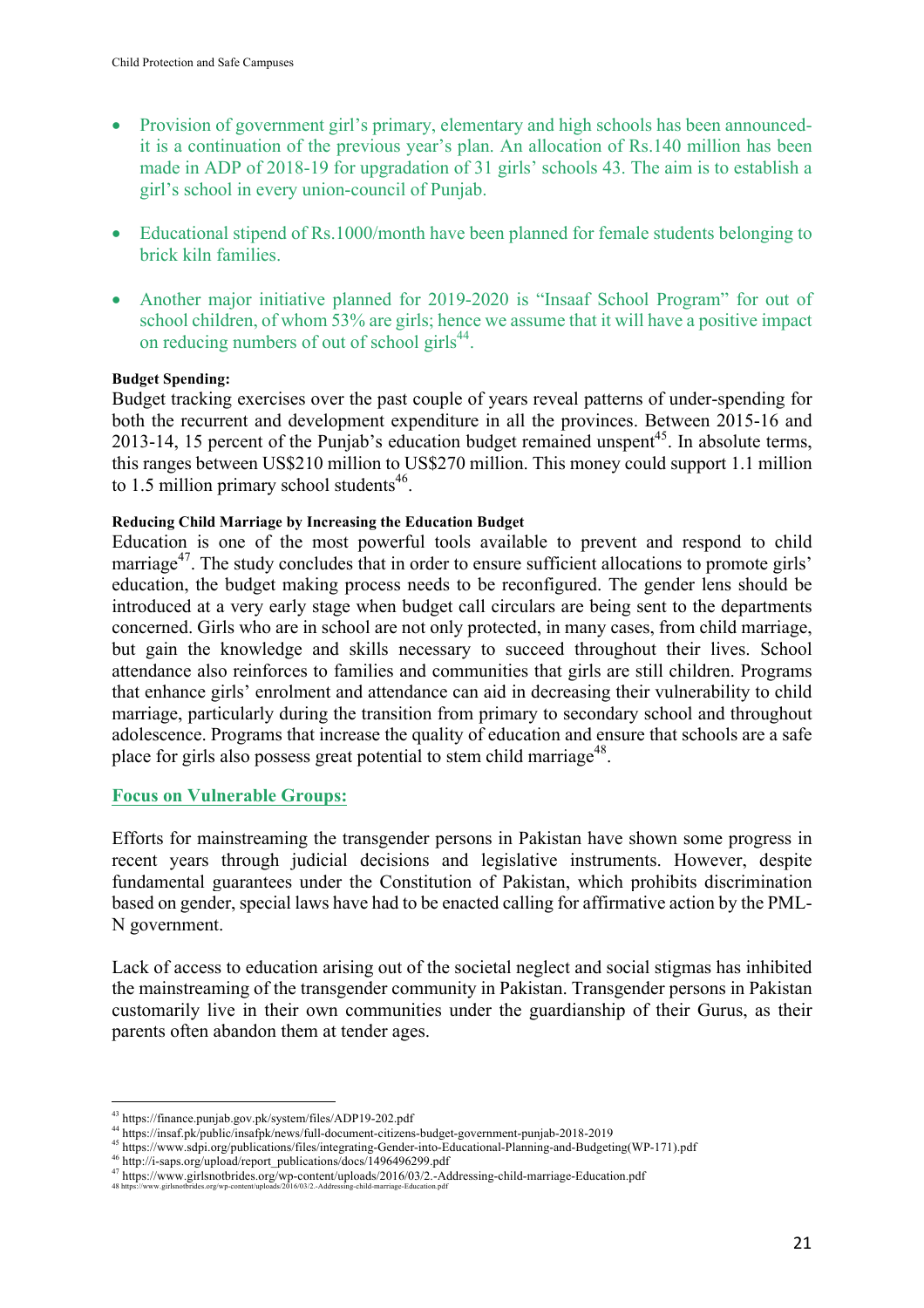Therefore, the constitutional rights to education guaranteed under **Article 25-A** of the Constitution for free and compulsory education required re-affirmation under the Act vis-à-vis the transgender persons especially after the legal recognition to transgender identity by the Supreme Court in the **Constitutional Petition No. 43 of 2009**.

In that context, the Act, **Section 8**, prohibits any discrimination against transgender persons in acquiring admission in any educational institutions, public or private, subject to fulfilment of the prescribed requirements.

Additionally, under the same section of the Act, prohibitions against discrimination have been imposed on any opportunities for sports, recreation, leisure activities and any other positive externalities associated with education, based on person's sex, gender identity, and expression. Under **Section 4** of the Act, it is prohibited to discriminate against a transgender person and deny, discontinue of, or treat him or her unfairly in educational institutions and services thereof.

The **Minority Education Act** passed by the National Assembly 2015, some salient features of the Act are as follows:

- develop the sense of the principles and objectives of the Constitution and respect for the rights of women and minorities in the students;
- educate and encourage the students to defend the freedom of religion at all times, against all forms of abuse and violations;
- develop courses for realizing the importance of minority education;
- create awareness amongst students of minorities about their responsibilities and an appreciation of their rights and obligations as citizens of Pakistan;
- achievement of true democracy arising from the existing inequalities between different strata of the population and measures necessary for re-dressing these inequalities;
- propagate counter narrative to violence, terrorism and extremism;
- develop the narrative of unity, faith, discipline and tolerance amongst the students; and inculcate respect for all religions especially amongst the students.

**A gender segregated budget would show how much the government is committing to spend on education of girl child and vulnerable persons thereby increasing the chance of their access to education and will further provide a basis to assess whether any funds are being allocated to ensure that those learning spaces are safe and secure for children.**

# **COLLECTIVE OBSERVATIONS**

- 1. Currently, there is no holistic national or provincial policy framework, guidelines or law that covers child protection as a whole that is operative.
- 2. After the 18<sup>th</sup> amendment, the 2005 National Plan of Action against Child Sexual Abuse and Exploitation could also not be implemented.
- 3. The 2005 Plan of Action envisages 5 core principles on which any future policy/guidelines or law should be developed, in that, any future guideline/policy/law must cover:
	- a. Prevention
	- b. Protection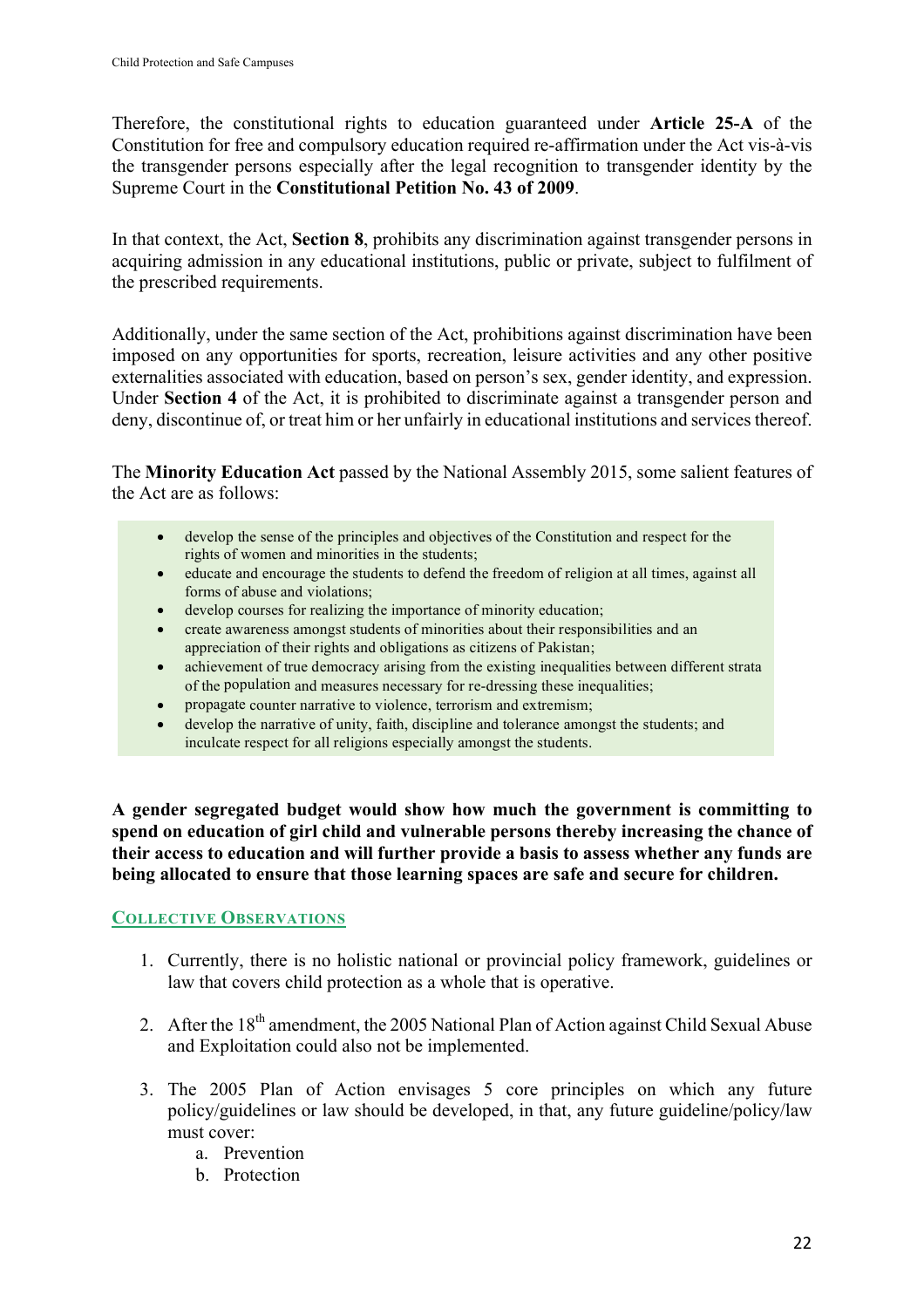- c. Recovery and Rehabilitation
- d. Participation
- e. Monitoring and Evaluation
- 4. Punjab Child Protection and Welfare Bureau founded under Punjab Destitute and Neglected Children Act which does not look upon as school going children as falling within their mandate of protection. This law could be amended to increase the scope of the bureau to cover protection for any child against the different forms of abuse they are likely to suffer or be vulnerable to because of their age.
- 5. HEC has a policy on harassment for higher education but a coherent, holistic and participatory policy/guidelines/framework at school level should also be developed and implemented.
- 6. Particular care and protection towards differently-abled and minority children must also be included.
- 7. Currently, Pakistan has no operative registry/database of sex offenders that can enable background checks of persons dealing with children such as teachers. Under Police Order 1934 such a registry is to be maintained however, it is not being maintained.
- 8. Until we don't have such data, we will not be able to move towards a coherent and integrated system of background check over teachers and other personnel dealing closely with children at a hiring level.
- 9. Pakistan is a party to the global initiative of 'ending violence against children in schools which encompasses 'safe learning' as an agenda.
- 10. Crimes against children remain a national issue under purview of fundamental rights of children and Pakistan Penal Code defines some of these crimes consistently at the national level such as in S377A, however, the overall child protection mechanism and its implementation has to be articulated at the provincial level for which a participatory approach that includes children as well as other stakeholders will have to be adopted.
- 11. There is a need to sit with the all provinces at the national level to design standards which include safe learning where after the education department would be bound to ensure safe learning standards are reflected in their operations in schools.
- 12. There appears to be no mechanism in some schools to access directors/senior management or any other designated and competent authority to address complaints of students.
- 13. Students are often not aware of their rights and avenues and means of redressal of complaints.
- 14. Any government officers that do tend to visit public schools to keep a check on attendance and lectures currently, do not inquire into the mental health or complaints of students related to any abuse etc. They should be trained to do so or any other mechanism that can address this gap should be developed and inculcated within the guidelines of safe learning and safe campuses.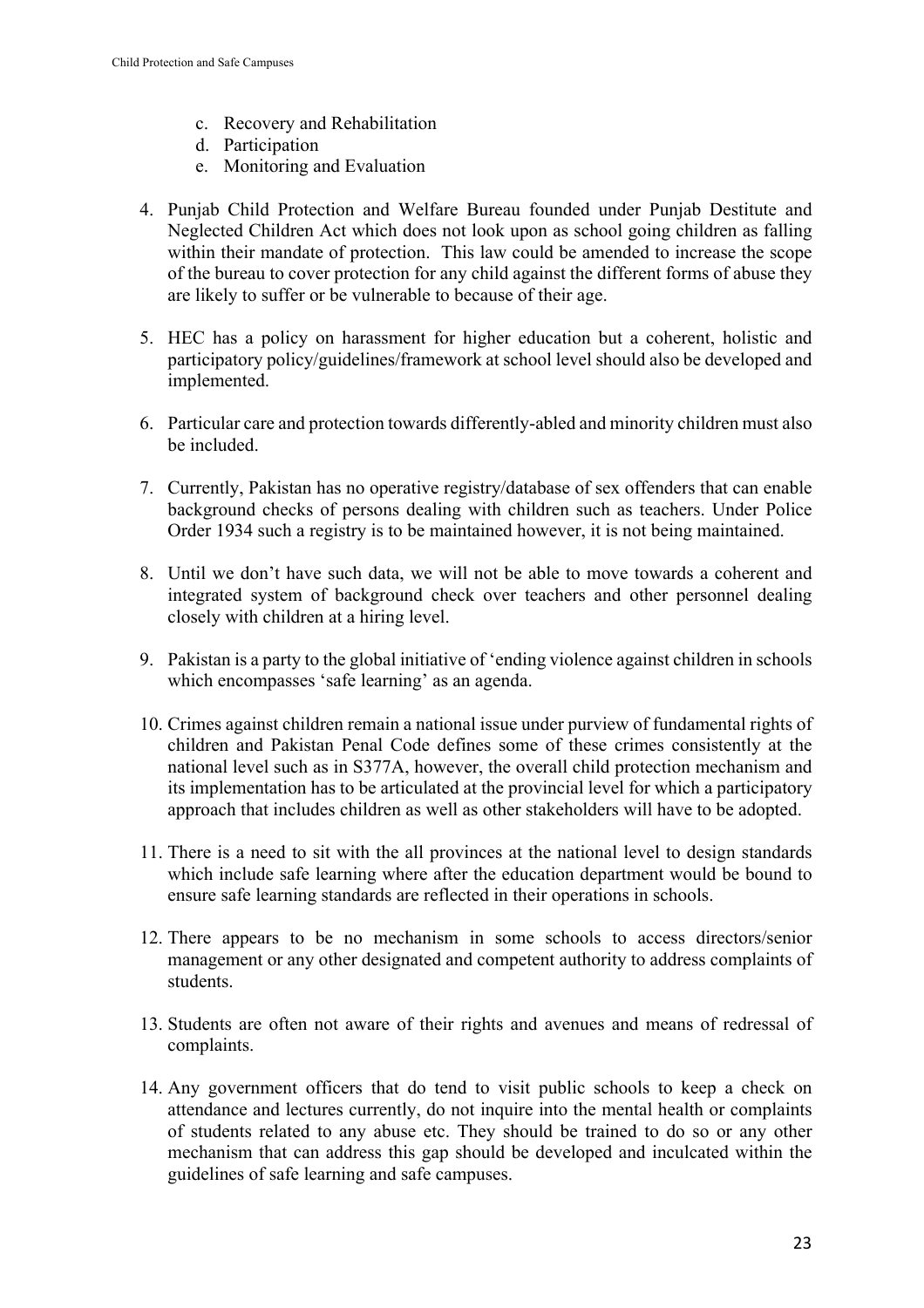- 15. Children have a lot of stories and hardly any avenues to express themselves. They need a mechanism through which they can reach out to concerned authorities.
- 16. Our culture does not encourage open communication between parent(s)-child(ren).
- 17. There is denial on part of individuals within the governmental framework as regards occurrence, scale and frequency of child abuse.
- 18. Teachers should not be allowed to "become friends" or interact in any capacity other than the professional capacity with the students.

As regards Education Budget:

- 1. The provincial Annual Development Plan (ADP) for the year 2018-2019 states "to ensure 100% enrolment, retention of all enrolled students up to 5-16 years, gender parity, and improvement in educational standards coupled with access to quality education". This analysis shows that this is not the case.
- 2. In the 2019 budget, education received less than what it did last year. The allocation was 17.51 percent of the total budget of the province in the fiscal year 2017-18, while it was 17 percent in the fiscal year 2017-18. In the fiscal year, 2019-20, the allocation has fallen to 16.64%. This means the allocation was 0.87 percent more two years ago than what it is during this fiscal year.
- 3. Currently, there is no system to disaggregate provincial education budget on the basis of gender.

# **POLICY RECOMMENDATIONS AND WAY FORWARD**

- 1. To consolidate child protection, universal child safeguarding standards should be developed in response to local context and based on a consultative and participatory process between provinces, federation and all other stakeholders.
- 2. Sexual harassment of students should be covered in a separate and holistic child protection in educational institutions law.
- 3. Sexist harassment or gender based harassment/discrimination should be a separate head and defined separately.
- 4. 2010 workplace harassment Law is currently silent the liability of those who may be complicit, aid or abet harassment at workplace so it should be reformed to reflect that.
- 5. To make the process participatory, an open call to students should be made and they should be encouraged to send in their recommendations or a 'Charter of Demands' which can be included and taken up in consultations with stakeholders while developing national child safeguarding standards.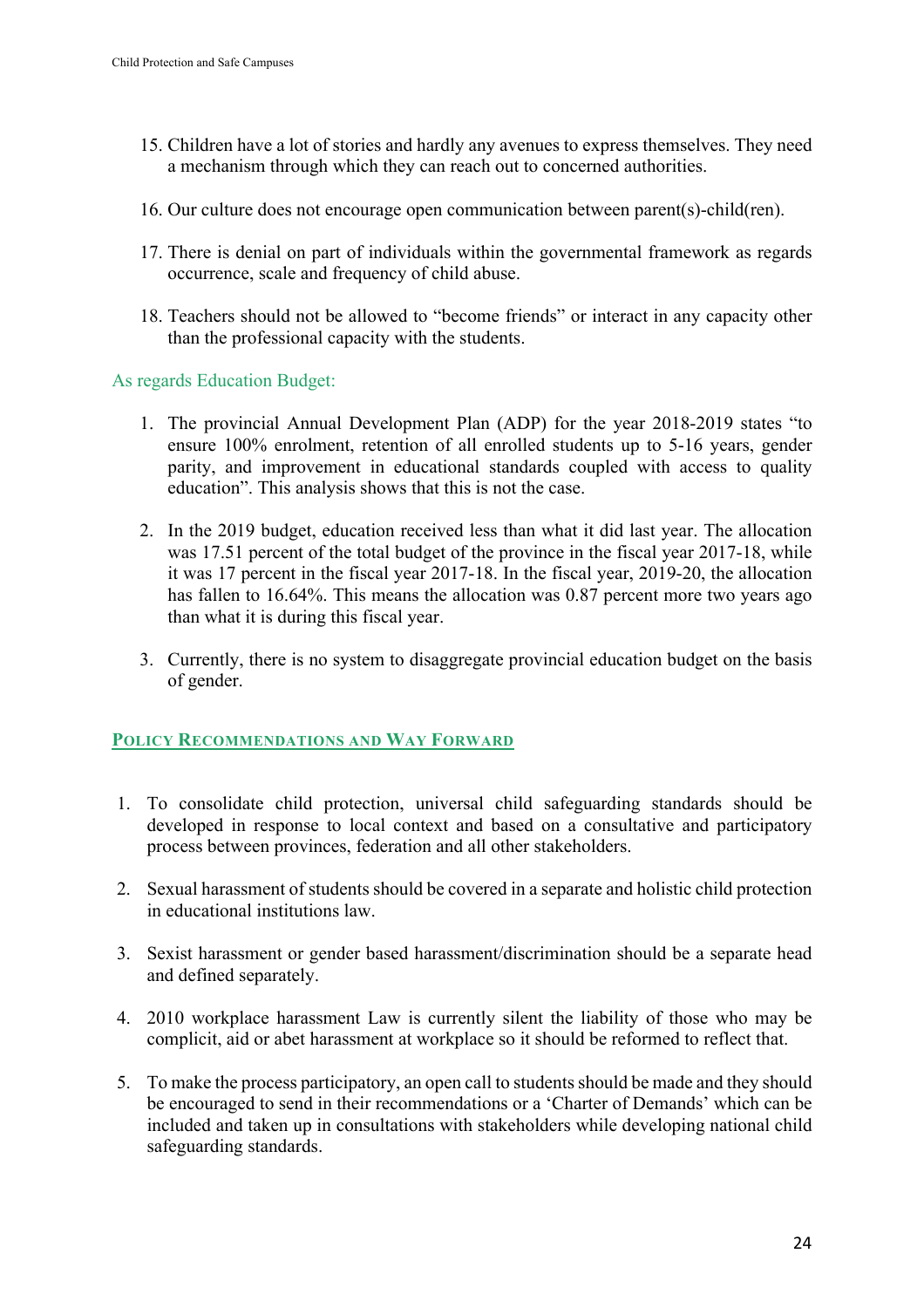- 6. Scope and mandate of child protection and welfare bureau should be expanded to cover all children by amending Punjab destitute and neglected children act.
- 7. Child protection policy/guidelines template should be drafted and shared with all educational institutions, including madrassahs and other informal educational settings.
- 8. Sensitivity trainings to be mandated for every staff, admin and faculty in all educational institutions, including Madrassahs and other informal educational settings.
- 9. External and internal accountability mechanism should be embedded in the protection framework so that in addition to internal mechanism students have means to access independent avenues as well as such as in shape of a helpline or list of numbers that can include contact details of line ministry or of the relevant department or other bodies that can offer assistance.
- 10. Any internal reporting and protection mechanisms in schools must compose of nonteaching faculty/staff or those that are not directly involved in teaching or managing the students on a daily basis. Moreover, child participation in inquiry committees whether through an alumni network or other means should be insured in inquiry committees.
- 11. Teachers and staff must be trained and be given and explained the child protection policy that applies before they are hired.
- 12. Policy to be accessible and explained to all students with direct access to point of first contact so that the student or parents/guardians have all information regarding accessing remedies and procedures.
- 13. Same gender sexual intercourse should be defined as rape by amending s 375 ppc.
- 14. Ban corporal punishment in Punjab via legislation.
- 15. Educational institutions should develop screening for substance abuse and adopt measures to curb use and exchange of narcotics in and around their campuses
- 16. No soliciting tuitions policy for all teaching staff of the institutions should be made a term of their contract of employment.
- 17. Role of parents and their engagement and involvement to back their children must be encouraged.
- 18. There is a need to address the impact and relevance of traditional 'authoritarian' schools vs more consultative, inclusive and participatory learning platforms and adopt policy guidelines or framework accordingly.
- 19. Sensitization and capacity building trainings and workshops at all levels of implementation and impact should be conducted and a continuous process of engagement and reflection be adopted to improve.
- 20. Data protection and privacy of school students must also be ensured so that their personal details like their contact numbers, address and emails are safeguarded.